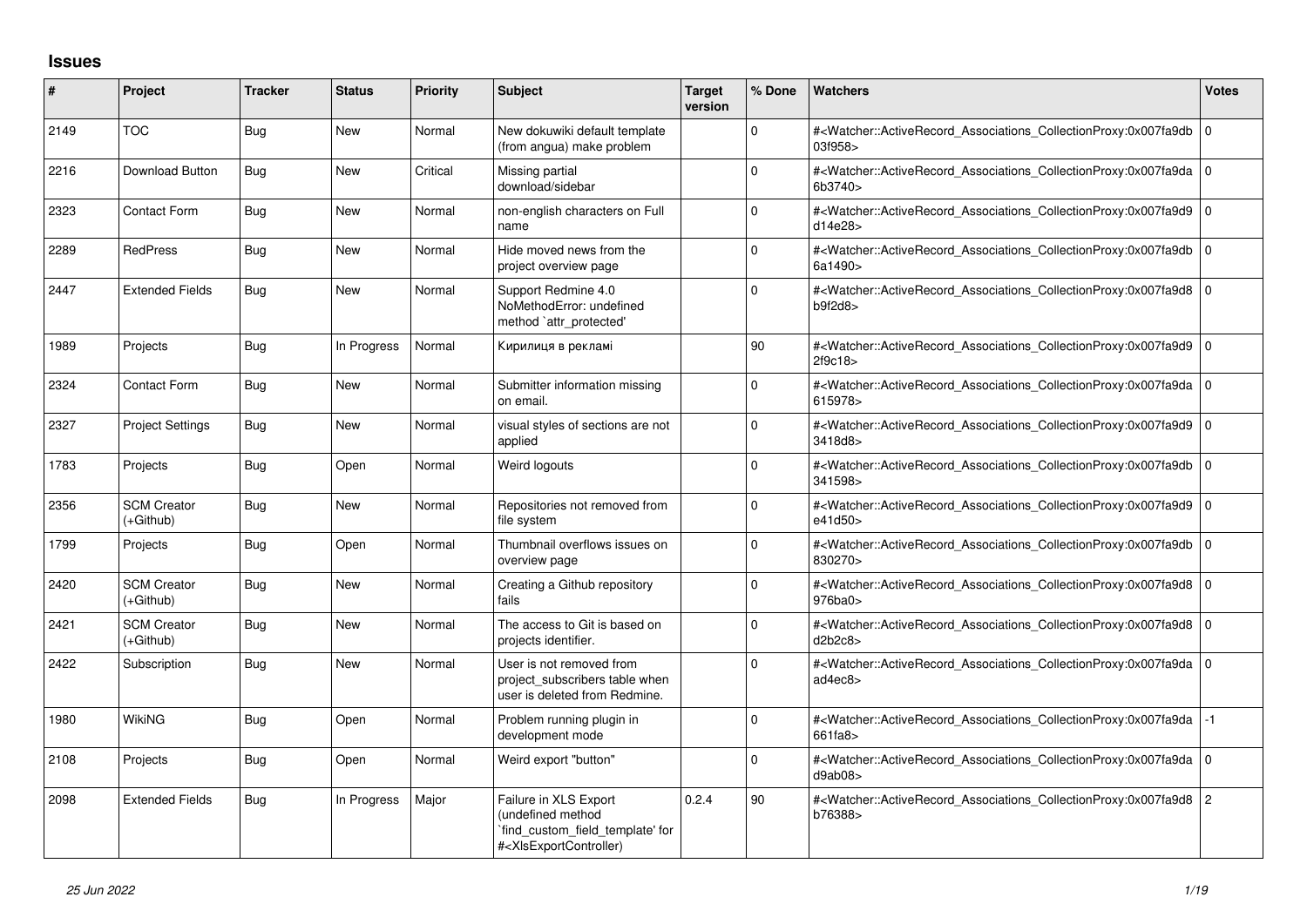| #        | Project                         | <b>Tracker</b> | <b>Status</b>         | <b>Priority</b> | <b>Subject</b>                                             | <b>Target</b><br>version | % Done   | <b>Watchers</b>                                                                                                                                                          | <b>Votes</b>   |
|----------|---------------------------------|----------------|-----------------------|-----------------|------------------------------------------------------------|--------------------------|----------|--------------------------------------------------------------------------------------------------------------------------------------------------------------------------|----------------|
| 2321     | <b>RedPress</b>                 | <b>Bug</b>     | Open                  | Normal          | Users are still able to register in<br><b>WordPress</b>    |                          | $\Omega$ | # <watcher::activerecord 0<br="" associations="" collectionproxy:0x007fa9daf=""  ="">da5d0</watcher::activerecord>                                                       |                |
| 2318     | <b>Extended Fields</b>          | Bug            | In Progress           | Normal          | Issues as pdf                                              | 0.2.4                    | 90       | # <watcher::activerecord 0<br="" associations="" collectionproxy:0x007fa9daf=""  ="">c8ad8&gt;</watcher::activerecord>                                                   |                |
| 2359     | <b>Extended Fields</b>          | <b>Bug</b>     | In Progress           | Normal          | Extended fields plugin breaks<br>PDF export                | 0.2.4                    | 90       | # <watcher::activerecord_associations_collectionproxy:0x007fa9db<br>ad0d90&gt;</watcher::activerecord_associations_collectionproxy:0x007fa9db<br>                        | $\overline{0}$ |
| 2378     | <b>Project Alias</b>            | Bug            | In Progress           | Major           | Compatibility to Redmine 3.0.1                             | 0.1.1                    | 100      | # <watcher::activerecord_associations_collectionproxy:0x007fa9d8 0<br="">8a1450&gt;</watcher::activerecord_associations_collectionproxy:0x007fa9d8>                      |                |
| 2384     | Hooks Manager                   | <b>Bug</b>     | In Progress           | Normal          | Redmine v3?                                                | 1.0.2                    | 50       | # <watcher::activerecord_associations_collectionproxy:0x007fa9da<br>8c3940&gt;</watcher::activerecord_associations_collectionproxy:0x007fa9da<br>                        | 0              |
| 1931     | <b>WikiNG</b>                   | <b>Bug</b>     | Deferred              | Normal          | it seems conflict with the<br>redmine ckeditor             |                          | $\Omega$ | # <watcher::activerecord_associations_collectionproxy:0x007fa9da<br>d40b08&gt;</watcher::activerecord_associations_collectionproxy:0x007fa9da<br>                        |                |
| 2151     | Red-Andy                        | Bug            | Deferred              | Normal          | Conflict with sidebar_hide plugin                          |                          | 30       | # <watcher::activerecord associations="" collectionproxy:0x007fa9da<br="">aa58a8&gt;</watcher::activerecord>                                                             | 0 I            |
| 2322     | WikiNG                          | Bug            | Deferred              | Normal          | Viewing user pages does not<br>work after rename           |                          | $\Omega$ | # <watcher::activerecord associations="" collectionproxy:0x007fa9d8<br="">09aab8</watcher::activerecord>                                                                 | l o            |
| ISSUE-12 | ISSUE-id                        | <b>Bug</b>     | Deferred              | Major           | No route matches error for<br>journals#new                 |                          | 50       | # <watcher::activerecord_associations_collectionproxy:0x007fa9da<br>9be750&gt;</watcher::activerecord_associations_collectionproxy:0x007fa9da<br>                        | $\overline{0}$ |
| 2320     | <b>Extended Fields</b>          | <b>Bug</b>     | Under<br>Verification | Normal          | Internal error when opening<br>issues tab                  | 0.2.4                    | $\Omega$ | # <watcher::activerecord 0<br="" associations="" collectionproxy:0x007fa9da=""  ="">a3d528&gt;</watcher::activerecord>                                                   |                |
| 2329     | <b>WikiNG</b>                   | <b>Bug</b>     | Under<br>Verification | Major           | Mentions visibility                                        |                          | 50       | # <watcher::activerecord_associations_collectionproxy:0x007fa9db<br>8c69a0&gt;</watcher::activerecord_associations_collectionproxy:0x007fa9db<br>                        | l O            |
| 2350     | <b>Extended Fields</b>          | Bug            | Under<br>Verification | Normal          | Extended Field Values that are<br>nil produce an error     | 0.2.4                    | $\Omega$ | # <watcher::activerecord_associations_collectionproxy:0x007fa9d9 0<br=""  =""><math>a\text{Bacc0}</math></watcher::activerecord_associations_collectionproxy:0x007fa9d9> |                |
| ISSUE-17 | <b>ISSUE-id</b>                 | <b>Bug</b>     | Under<br>Verification | Major           | SVN integration: Commit with<br>new issue-id does not work | 0.0.3                    | 50       | # <watcher::activerecord associations="" collectionproxy:0x007fa9d9<br="">450bc0&gt;</watcher::activerecord>                                                             | l O            |
| 1613     | Orangutan::Redmin<br>e          | Bug            | Open                  | Normal          | Guarantee that a notification will<br>come to end user     | 1.08                     | $\Omega$ | # <watcher::activerecord_associations_collectionproxy:0x007fa9d8<br>eb8690&gt;</watcher::activerecord_associations_collectionproxy:0x007fa9d8<br>                        |                |
| 1680     | Orangutan::Redmin               | <b>Bug</b>     | Open                  | Normal          | Cancelling Comment context                                 |                          | $\Omega$ | # <watcher::activerecord associations="" collectionproxy:0x007fa9da<br="">a8c6f0</watcher::activerecord>                                                                 | l O            |
| 1763     | <b>SCM Creator</b><br>(+Github) | Bug            | Open                  | Normal          | "Create repository" button<br>hiding is too restrictive    |                          | $\Omega$ | # <watcher::activerecord_associations_collectionproxy:0x007fa9da<br>3526c8&gt;</watcher::activerecord_associations_collectionproxy:0x007fa9da<br>                        | 0              |
| 2165     | Download Button                 | <b>Bug</b>     | Open                  | Major           | Error in email                                             | 0.1.1                    | $\Omega$ | # <watcher::activerecord_associations_collectionproxy:0x007fa9db<br>351600&gt;</watcher::activerecord_associations_collectionproxy:0x007fa9db<br>                        | 0 I            |
| 2237     | <b>Contact Form</b>             | <b>Bug</b>     | Open                  | Normal          | Spam protection (looks like<br>$0.1.0$ is spam prone)      |                          | $\Omega$ | # <watcher::activerecord associations="" collectionproxy:0x007fa9da<br="">788170&gt;</watcher::activerecord>                                                             | l O            |
| 2313     | Download Button                 | <b>Bug</b>     | Open                  | Normal          | Emails include the Download<br>"button" with relative link |                          | $\Omega$ | # <watcher::activerecord_associations_collectionproxy:0x007fa9da 0<br=""  ="">8f3118&gt;</watcher::activerecord_associations_collectionproxy:0x007fa9da>                 |                |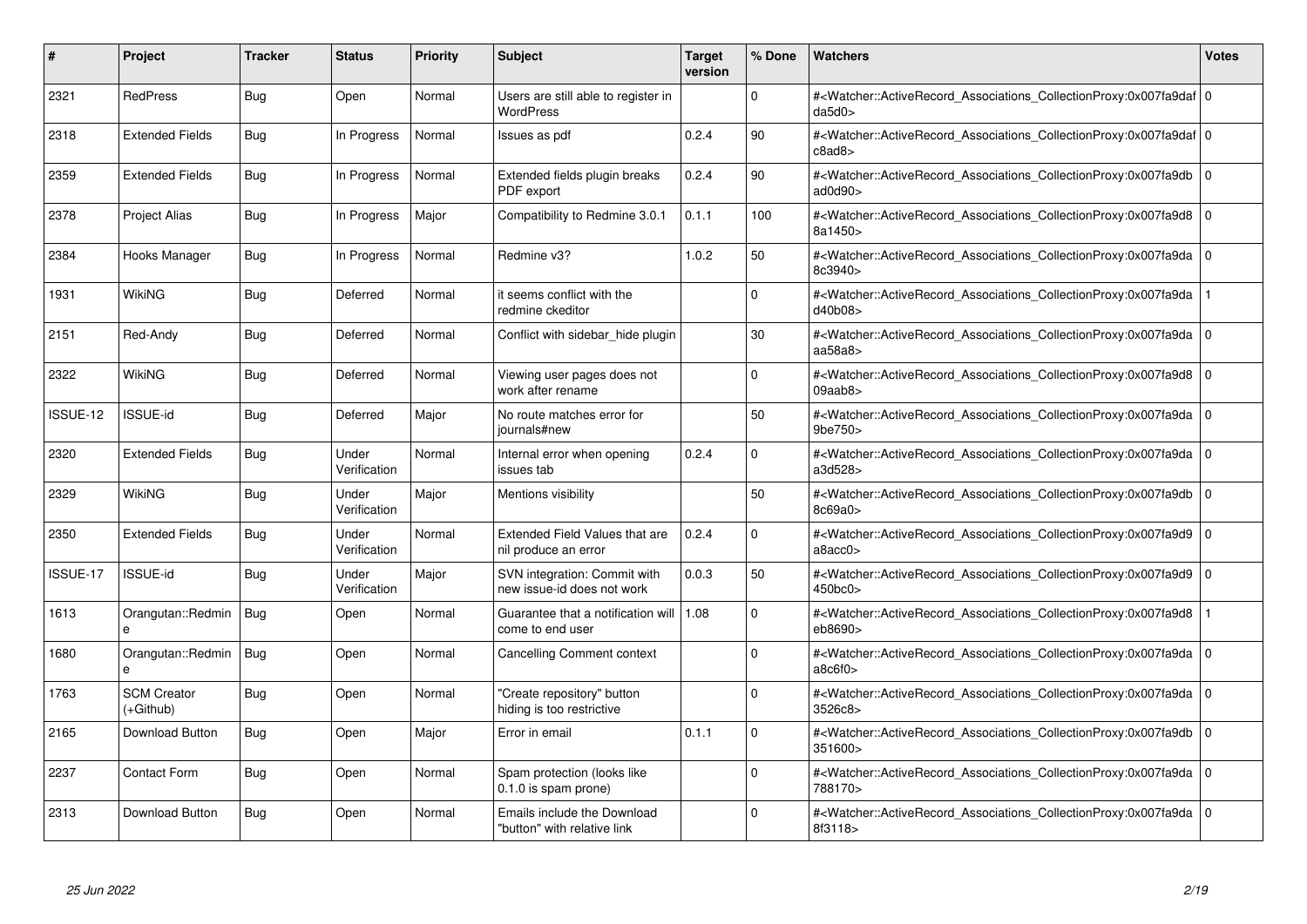| $\#$     | Project                         | <b>Tracker</b> | <b>Status</b> | <b>Priority</b> | <b>Subject</b>                                                                | <b>Target</b><br>version | % Done       | Watchers                                                                                                                                                            | <b>Votes</b> |
|----------|---------------------------------|----------------|---------------|-----------------|-------------------------------------------------------------------------------|--------------------------|--------------|---------------------------------------------------------------------------------------------------------------------------------------------------------------------|--------------|
| 2319     | <b>Extended Fields</b>          | Bug            | Open          | Normal          | Incompatible with<br>rt custom field?                                         | 0.2.4                    | $\Omega$     | # <watcher::activerecord associations="" collectionproxy:0x007fa9d9<br="">516690&gt;</watcher::activerecord>                                                        | $\mathbf 0$  |
| 2334     | <b>SCM Creator</b><br>(+Github) | <b>Bug</b>     | Open          | Normal          | Github API does not load                                                      | 0.5.1                    | $\Omega$     | # <watcher::activerecord_associations_collectionproxy:0x007fa9d7f 0<br=""  ="">40528&gt;</watcher::activerecord_associations_collectionproxy:0x007fa9d7f>           |              |
| 2326     | <b>SCM Creator</b><br>(+Github) | Bug            | Open          | Normal          | redmine scm is incompatible<br>with redmine git hosting now?                  | 0.5.1                    | $\Omega$     | # <watcher::activerecord_associations_collectionproxy:0x007fa9da 0<br=""  ="">307150&gt;</watcher::activerecord_associations_collectionproxy:0x007fa9da>            |              |
| 2343     | <b>SCM Creator</b><br>(+Github) | Bug            | Open          | Major           | Internal error when creating<br>projects having a List format<br>custom field | 0.5.1                    | $\Omega$     | # <watcher::activerecord_associations_collectionproxy:0x007fa9da 0<br=""  ="">53bcc8</watcher::activerecord_associations_collectionproxy:0x007fa9da>                |              |
| 2348     | <b>Extended Fields</b>          | <b>Bug</b>     | Open          | Normal          | Buggy implementation at<br>list.html.erb                                      | 0.2.4                    | $\Omega$     | # <watcher::activerecord_associations_collectionproxy:0x007fa9d9  <br="">d4e7e0</watcher::activerecord_associations_collectionproxy:0x007fa9d9>                     | $\Omega$     |
| 2349     | <b>Extended Fields</b>          | Bug            | Open          | Critical        | Redmine Bulk edit doesn't work<br>when extended field plugin is<br>installed  | 0.2.4                    | $\Omega$     | # <watcher::activerecord associations="" collectionproxy:0x007fa9db<br="">0c2678&gt;</watcher::activerecord>                                                        | $\mathbf 0$  |
| 2368     | RedWord                         | <b>Bug</b>     | Open          | Minor           | Next and prev links for<br>multi-page articles                                |                          | $\Omega$     | # <watcher::activerecord_associations_collectionproxy:0x007fa9da 0<br=""  ="">d85140&gt;</watcher::activerecord_associations_collectionproxy:0x007fa9da>            |              |
| ISSUE-14 | <b>ISSUE-id</b>                 | Bug            | Open          | Minor           | Escaping #ISSUE-id Textile rule<br>does not work                              |                          | $\Omega$     | # <watcher::activerecord_associations_collectionproxy:0x007fa9dbf 0<br=""  ="">64820&gt;</watcher::activerecord_associations_collectionproxy:0x007fa9dbf>           |              |
| 2440     | <b>WikiNG</b>                   | <b>Bug</b>     | Open          | Normal          | Footnotes ignore < pre >                                                      | 1.1.1                    | $\Omega$     | # <watcher::activerecord_associations_collectionproxy:0x007fa9db 0<br=""  ="">00f3e8</watcher::activerecord_associations_collectionproxy:0x007fa9db>                |              |
| 1729     | CD-Index                        | Bug            | Incomplete    | Normal          | Segfault in libarchive when<br>working with large ISO                         |                          | $\Omega$     | # <watcher::activerecord_associations_collectionproxy:0x007fa9d8<br>81e460&gt;</watcher::activerecord_associations_collectionproxy:0x007fa9d8<br>                   | $\mathbf 0$  |
| 1731     | CD-Index                        | Bug            | Incomplete    | Normal          | Libarchive<br>archive read symlink returns<br>garbage                         |                          | $\Omega$     | # <watcher::activerecord_associations_collectionproxy:0x007fa9db  <br="">16c6c8&gt;</watcher::activerecord_associations_collectionproxy:0x007fa9db>                 | $\Omega$     |
| 1735     | <b>TOC</b>                      | Bug            | Incomplete    | Normal          | Broken in new DokuWiki?                                                       |                          | $\mathbf 0$  | # <watcher::activerecord_associations_collectionproxy:0x007fa9da 0<br=""  ="">5abc30<sub>&gt;</sub></watcher::activerecord_associations_collectionproxy:0x007fa9da> |              |
| 2084     | <b>SCM Creator</b><br>(+Github) | <b>Bug</b>     | Incomplete    | Normal          | ActionView::Template::Error<br>(syntax error on line 33, col 12:              |                          | $\mathbf{0}$ | # <watcher::activerecord_associations_collectionproxy:0x007fa9d8<br>0b5070&gt;</watcher::activerecord_associations_collectionproxy:0x007fa9d8<br>                   |              |
| 2155     | <b>Extended Fields</b>          | <b>Bug</b>     | Incomplete    | Normal          | Wiki text field donot work well<br>when using chinese as custom<br>field name |                          | 50           | # <watcher::activerecord_associations_collectionproxy:0x007fa9da 0<br=""  ="">65ba90&gt;</watcher::activerecord_associations_collectionproxy:0x007fa9da>            |              |
| 2163     | Meta                            | Bug            | Incomplete    | Normal          | My site's Display lanugage was<br>only English, when I installed<br>plugin    |                          | $\mathbf 0$  | # <watcher::activerecord_associations_collectionproxy:0x007fa9d8 0<br=""  ="">e0d268&gt;</watcher::activerecord_associations_collectionproxy:0x007fa9d8>            |              |
| 2213     | <b>Contact Form</b>             | Bug            | Incomplete    | Normal          | Unable to support Chinese <sup>[]</sup>                                       |                          | $\Omega$     | # <watcher::activerecord 0<br="" associations="" collectionproxy:0x007fa9da=""  ="">e8a0b8</watcher::activerecord>                                                  |              |
| 2190     | Role Shift                      | Bug            | Incomplete    | Normal          | Unfortunately installation fails                                              |                          | $\Omega$     | # <watcher::activerecord associations="" collectionproxy:0x007fa9db<br="">0ee2a0&gt;</watcher::activerecord>                                                        | $\Omega$     |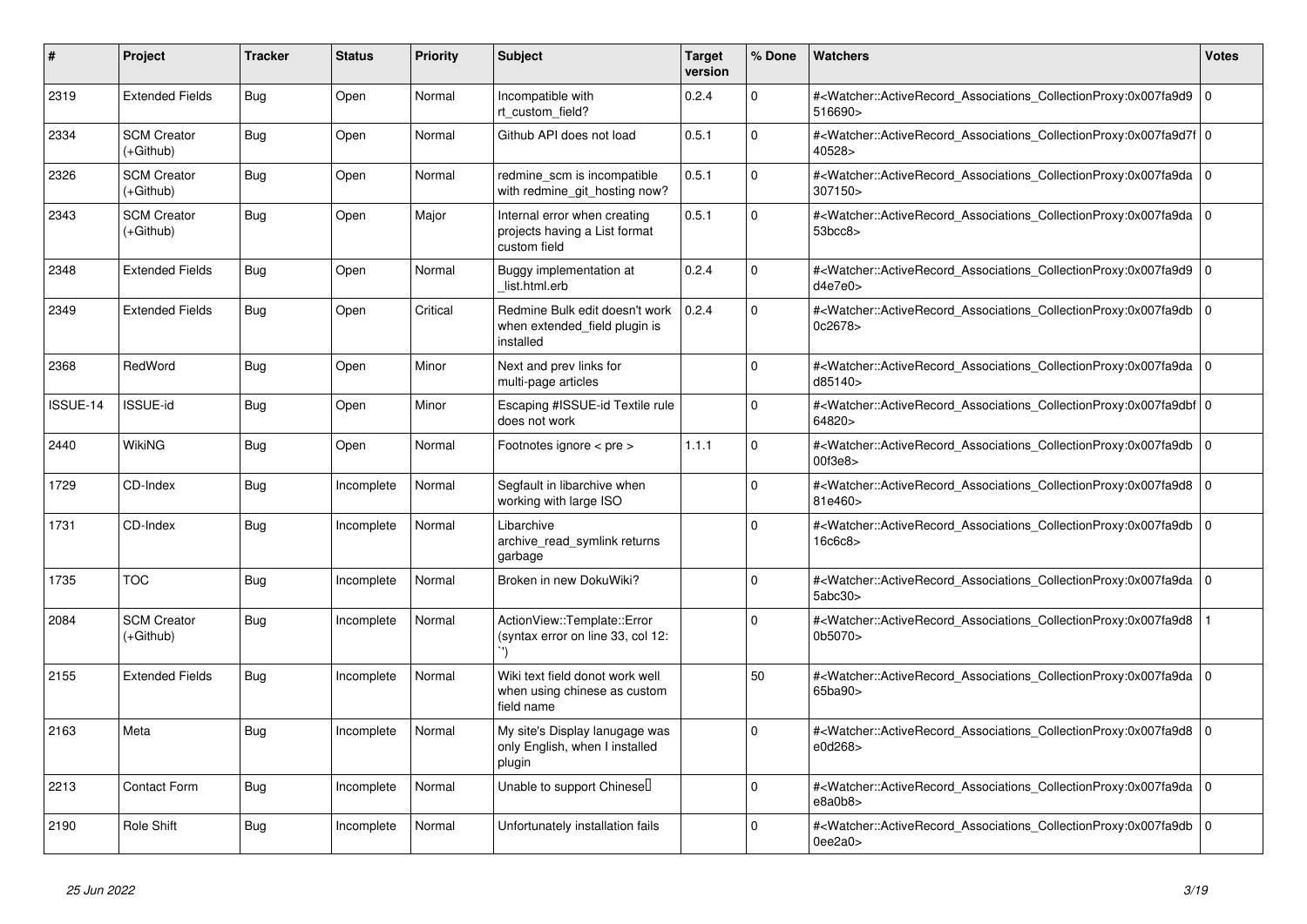| #        | Project                         | <b>Tracker</b> | <b>Status</b> | <b>Priority</b> | <b>Subject</b>                                                            | <b>Target</b><br>version | % Done       | <b>Watchers</b>                                                                                                                                                     | <b>Votes</b>   |
|----------|---------------------------------|----------------|---------------|-----------------|---------------------------------------------------------------------------|--------------------------|--------------|---------------------------------------------------------------------------------------------------------------------------------------------------------------------|----------------|
| 2225     | OpenID Fix                      | Bug            | Incomplete    | Normal          | OpenID::TypeURIMismatch                                                   |                          | $\Omega$     | # <watcher::activerecord 0<br="" associations="" collectionproxy:0x007fa9da=""  ="">26f918&gt;</watcher::activerecord>                                              |                |
| 2236     | <b>Extended Fields</b>          | <b>Bug</b>     | Incomplete    | Normal          | Hint Lost                                                                 |                          | $\Omega$     | # <watcher::activerecord_associations_collectionproxy:0x007fa9db 0<br=""  ="">cc74c8&gt;</watcher::activerecord_associations_collectionproxy:0x007fa9db>            |                |
| 2239     | <b>SCM Creator</b><br>(+Github) | <b>Bug</b>     | Incomplete    | Normal          | No default identifer                                                      |                          | $\Omega$     | # <watcher::activerecord_associations_collectionproxy:0x007fa9da 0<br="">cee380&gt;</watcher::activerecord_associations_collectionproxy:0x007fa9da>                 |                |
| 2242     | <b>Extended Fields</b>          | <b>Bug</b>     | Incomplete    | Normal          | Message "invalid statement:<br>STR_TO_DATE" when using<br>MS SQL          |                          | 30           | # <watcher::activerecord_associations_collectionproxy:0x007fa9da<br>96d288&gt;</watcher::activerecord_associations_collectionproxy:0x007fa9da<br>                   |                |
| 2260     | <b>Contact Form</b>             | <b>Bug</b>     | Incomplete    | Normal          | Conflicting with<br>redmine ckeditor plugin using<br>preview              |                          | $\Omega$     | # <watcher::activerecord 0<br="" associations="" collectionproxy:0x007fa9d9=""  ="">1b1ec8</watcher::activerecord>                                                  |                |
| 2261     | <b>Extended Fields</b>          | Bug            | Incomplete    | Normal          | issues PDF view and<br>descriptions                                       | 0.2.4                    | $\Omega$     | # <watcher::activerecord_associations_collectionproxy:0x007fa9d4 0<br=""  ="">535c98&gt;</watcher::activerecord_associations_collectionproxy:0x007fa9d4>            |                |
| 2325     | <b>SCM Creator</b><br>(+Github) | <b>Bug</b>     | Incomplete    | Normal          | Cannot add existing github repo                                           |                          | $\Omega$     | # <watcher::activerecord_associations_collectionproxy:0x007fa9d4 0<br=""  ="">a0c410&gt;</watcher::activerecord_associations_collectionproxy:0x007fa9d4>            |                |
| 2346     | <b>Project Sections</b>         | Bug            | Incomplete    | Normal          | Project list shifts when there are<br>more text in sidebar                |                          | $\Omega$     | # <watcher::activerecord 0<br="" associations="" collectionproxy:0x007fa9d6=""  ="">9243c0&gt;</watcher::activerecord>                                              |                |
| 2362     | OpenID Fix                      | Bug            | Incomplete    | Major           | <b>Redmine 3 Compatibilty</b>                                             |                          | $\Omega$     | # <watcher::activerecord_associations_collectionproxy:0x007fa9d4<br>21d150&gt;</watcher::activerecord_associations_collectionproxy:0x007fa9d4<br>                   | $\overline{0}$ |
| 2404     | <b>RedPress</b>                 | Bug            | Incomplete    | Normal          | Redmine now requires POST<br>for logout                                   |                          | $\Omega$     | # <watcher::activerecord 0<br="" associations="" collectionproxy:0x007fa9d6=""  ="">338808&gt;</watcher::activerecord>                                              |                |
| 2436     | WikiNG                          | Bug            | Incomplete    | Normal          | Autocomplete debounce does<br>not work as expected                        |                          | 50           | # <watcher::activerecord_associations_collectionproxy:0x007fa9d4 0<br=""  ="">8906b8&gt;</watcher::activerecord_associations_collectionproxy:0x007fa9d4>            |                |
| 2295     | Hooks Manager                   | <b>Bug</b>     | Reopened      | Normal          | view_layouts_base_html_head<br>hook not working                           |                          | 90           | # <watcher::activerecord_associations_collectionproxy:0x007fa9d6 0<br=""  ="">9cf158&gt;</watcher::activerecord_associations_collectionproxy:0x007fa9d6>            |                |
| ISSUE-15 | <b>ISSUE-id</b>                 | Omission       | Open          | Normal          | Searching #ISSUE-id                                                       |                          | $\Omega$     | # <watcher::activerecord_associations_collectionproxy:0x007fa9d6<br>36c798&gt;</watcher::activerecord_associations_collectionproxy:0x007fa9d6<br>                   | $\overline{0}$ |
| ISSUE-16 | <b>ISSUE-id</b>                 | Omission       | Open          | Normal          | Search by new issue-id does<br>not work                                   | 0.0.3                    | $\Omega$     | # <watcher::activerecord_associations_collectionproxy:0x007fa9d5 0<br=""  ="">7f10a8&gt;</watcher::activerecord_associations_collectionproxy:0x007fa9d5>            |                |
| 1747     | Projects                        | Feature        | Open          | Major           | Some kind of site usage plugin                                            |                          | $\Omega$     | # <watcher::activerecord_associations_collectionproxy:0x007fa9d5f 0<br=""  ="">7ae00&gt;</watcher::activerecord_associations_collectionproxy:0x007fa9d5f>           |                |
| 2389     | <b>SCM Creator</b><br>(+Github) | Feature        | New           | Normal          | Reporter, non members and<br>anonymous have too much<br>access by default |                          | $\mathbf{0}$ | # <watcher::activerecord_associations_collectionproxy:0x007fa9d6 0<br=""  ="">2eb3f0<sub>&gt;</sub></watcher::activerecord_associations_collectionproxy:0x007fa9d6> |                |
| 2416     | Projects                        | Feature        | <b>New</b>    | Normal          | <b>Starred issues</b>                                                     |                          | $\Omega$     | # <watcher::activerecord_associations_collectionproxy:0x007fa9d4 0<br=""  ="">2fa208&gt;</watcher::activerecord_associations_collectionproxy:0x007fa9d4>            |                |
| 1790     | Projects                        | Feature        | Open          | Normal          | Rotate logs                                                               |                          | $\Omega$     | # <watcher::activerecord_associations_collectionproxy:0x007fa9d5<br>7370b8&gt;</watcher::activerecord_associations_collectionproxy:0x007fa9d5<br>                   | $\overline{0}$ |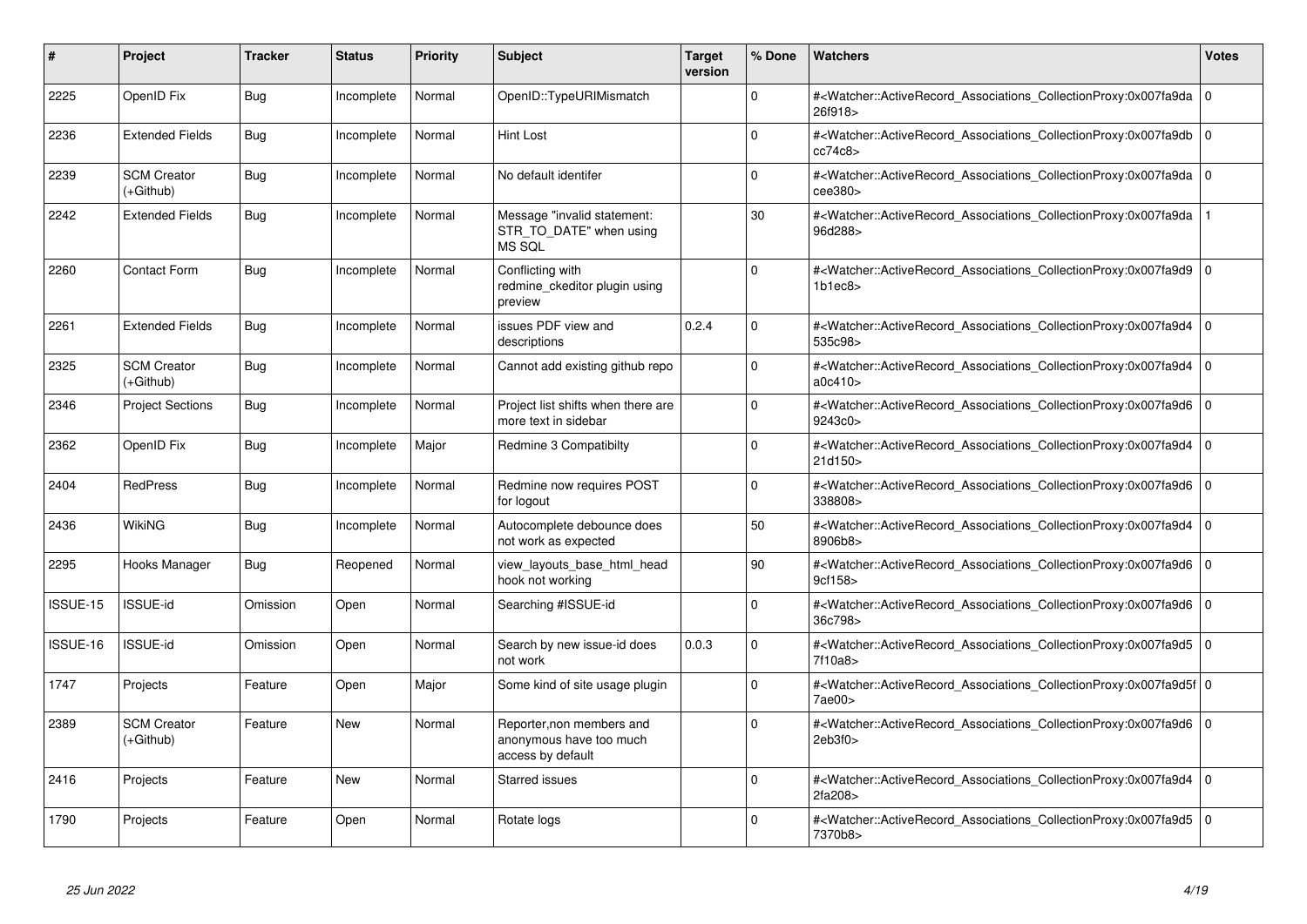| $\#$ | <b>Project</b>                | <b>Tracker</b> | <b>Status</b> | <b>Priority</b> | <b>Subject</b>                                                                      | <b>Target</b><br>version | % Done      | Watchers                                                                                                                                          | <b>Votes</b>   |
|------|-------------------------------|----------------|---------------|-----------------|-------------------------------------------------------------------------------------|--------------------------|-------------|---------------------------------------------------------------------------------------------------------------------------------------------------|----------------|
| 1842 | <b>Author Box</b>             | Feature        | Open          | Normal          | Show multiple/all roles                                                             | 1.0.0                    | $\Omega$    | # <watcher::activerecord associations="" collectionproxy:0x007fa9d4<br="">33dd78&gt;</watcher::activerecord>                                      | 0 I            |
| 1845 | Advertising                   | Feature        | Open          | Minor           | Per project management                                                              | 0.3.0                    | $\Omega$    | # <watcher::activerecord_associations_collectionproxy:0x007fa9d4<br>2885b8&gt;</watcher::activerecord_associations_collectionproxy:0x007fa9d4<br> | 0              |
| 2424 | CD-Index                      | Feature        | New           | Normal          | Option to skip thumbnail(s)                                                         |                          | $\Omega$    | # <watcher::activerecord_associations_collectionproxy:0x007fa9d4<br>13d8e8&gt;</watcher::activerecord_associations_collectionproxy:0x007fa9d4<br> | l O            |
| 2425 | CD-Index                      | Feature        | <b>New</b>    | Normal          | Content rating data for images<br>and videos                                        |                          | $\Omega$    | # <watcher::activerecord associations="" collectionproxy:0x007fa9d5<br="">a7d268&gt;</watcher::activerecord>                                      | l o            |
| 2442 | <b>Contact Form</b>           | Feature        | New           | Minor           | Put sender's email into From                                                        |                          | $\mathbf 0$ | # <watcher::activerecord_associations_collectionproxy:0x007fa9d5<br>bb4d20</watcher::activerecord_associations_collectionproxy:0x007fa9d5<br>     | 0              |
| 1993 | Advertising                   | Feature        | Open          | Normal          | Which types of user                                                                 |                          | $\Omega$    | # <watcher::activerecord associations="" collectionproxy:0x007fa9d4<br="">dfaa18</watcher::activerecord>                                          | 0              |
| 1716 | Projects                      | Feature        | In Progress   | Normal          | Orangutan video/chat demo                                                           |                          | 10          | # <watcher::activerecord associations="" collectionproxy:0x007fa9d4<br="">868c80&gt;</watcher::activerecord>                                      | $\overline{0}$ |
| 1804 | Projects                      | Feature        | Incomplete    | Insignificant   | Arrows (or similar solution) for<br>project menu                                    |                          | $\Omega$    | # <watcher::activerecord_associations_collectionproxy:0x007fa9d4<br>aaaf98&gt;</watcher::activerecord_associations_collectionproxy:0x007fa9d4<br> | 0 I            |
| 2131 | <b>Project Settings</b>       | Feature        | In Progress   | Normal          | Redmine 2 / Rails 3<br>compatibility                                                |                          | 80          | # <watcher::activerecord associations="" collectionproxy:0x007fa9d6<br="">95d7d8&gt;</watcher::activerecord>                                      | 2              |
| 2227 | <b>Extended Fields</b>        | Feature        | In Progress   | Normal          | Altering form elements for<br>custom fields                                         | 0.2.4                    | 50          | # <watcher::activerecord_associations_collectionproxy:0x007fa9d4<br>ec8ee0&gt;</watcher::activerecord_associations_collectionproxy:0x007fa9d4<br> | $\overline{0}$ |
| 1996 | <b>Author Box</b>             | Feature        | Incomplete    | Minor           | Project module                                                                      |                          | $\Omega$    | # <watcher::activerecord associations="" collectionproxy:0x007fa9d6<br="">4720e8&gt;</watcher::activerecord>                                      | l O            |
| 1868 | Projects                      | Feature        | Reopened      | Minor           | Author in Google search results                                                     |                          | 80          | # <watcher::activerecord_associations_collectionproxy:0x007fa9d6<br>d4ae68&gt;</watcher::activerecord_associations_collectionproxy:0x007fa9d6<br> | l o            |
| 2365 | <b>Extended Fields</b>        | Feature        | In Progress   | Normal          | Adding Redmine 3.0 support                                                          | 0.2.4                    | 50          | # <watcher::activerecord associations="" collectionproxy:0x007fa9d5<br="">009b10</watcher::activerecord>                                          | ۱o             |
| 1725 | Red-Andy                      | Feature        | Deferred      | Normal          | Stick footer to the bottom of a<br>page                                             |                          | 50          | # <watcher::activerecord_associations_collectionproxy:0x007fa9d4<br>888530&gt;</watcher::activerecord_associations_collectionproxy:0x007fa9d4<br> |                |
| 1943 | <b>Author Box</b>             | Feature        | Deferred      | Normal          | Author box layout change plan                                                       |                          | $\mathbf 0$ | # <watcher::activerecord associations="" collectionproxy:0x007fa9d4<br="">52cb98&gt;</watcher::activerecord>                                      | l 0            |
| 20   | Orangutan::Redmin<br>$\theta$ | Feature        | Open          | Minor           | Let user specify what he did<br>during a break                                      |                          | $\Omega$    | # <watcher::activerecord_associations_collectionproxy:0x007fa9d6<br>0e0fd8</watcher::activerecord_associations_collectionproxy:0x007fa9d6<br>     | 0 I            |
| 26   | Orangutan                     | Feature        | Open          | Normal          | It would be greate to have a<br>reminder                                            | 1.06                     | $\Omega$    | # <watcher::activerecord associations="" collectionproxy:0x007fa9d5<br="">Od2bf0&gt;</watcher::activerecord>                                      | ۱o             |
| 124  | Orangutan::Redmin<br>e        | Feature        | Open          | Minor           | Let users specify what they did<br>during a break by answering on<br>break question |                          | $\mathbf 0$ | # <watcher::activerecord_associations_collectionproxy:0x007fa9d4<br>3bc240&gt;</watcher::activerecord_associations_collectionproxy:0x007fa9d4<br> | 3              |
| 128  | Orangutan                     | Feature        | Open          | Major           | Reminder, organizer and<br>scheduler                                                | 1.06                     | $\Omega$    | # <watcher::activerecord_associations_collectionproxy:0x007fa9d4<br>8ce670&gt;</watcher::activerecord_associations_collectionproxy:0x007fa9d4<br> | $\overline{2}$ |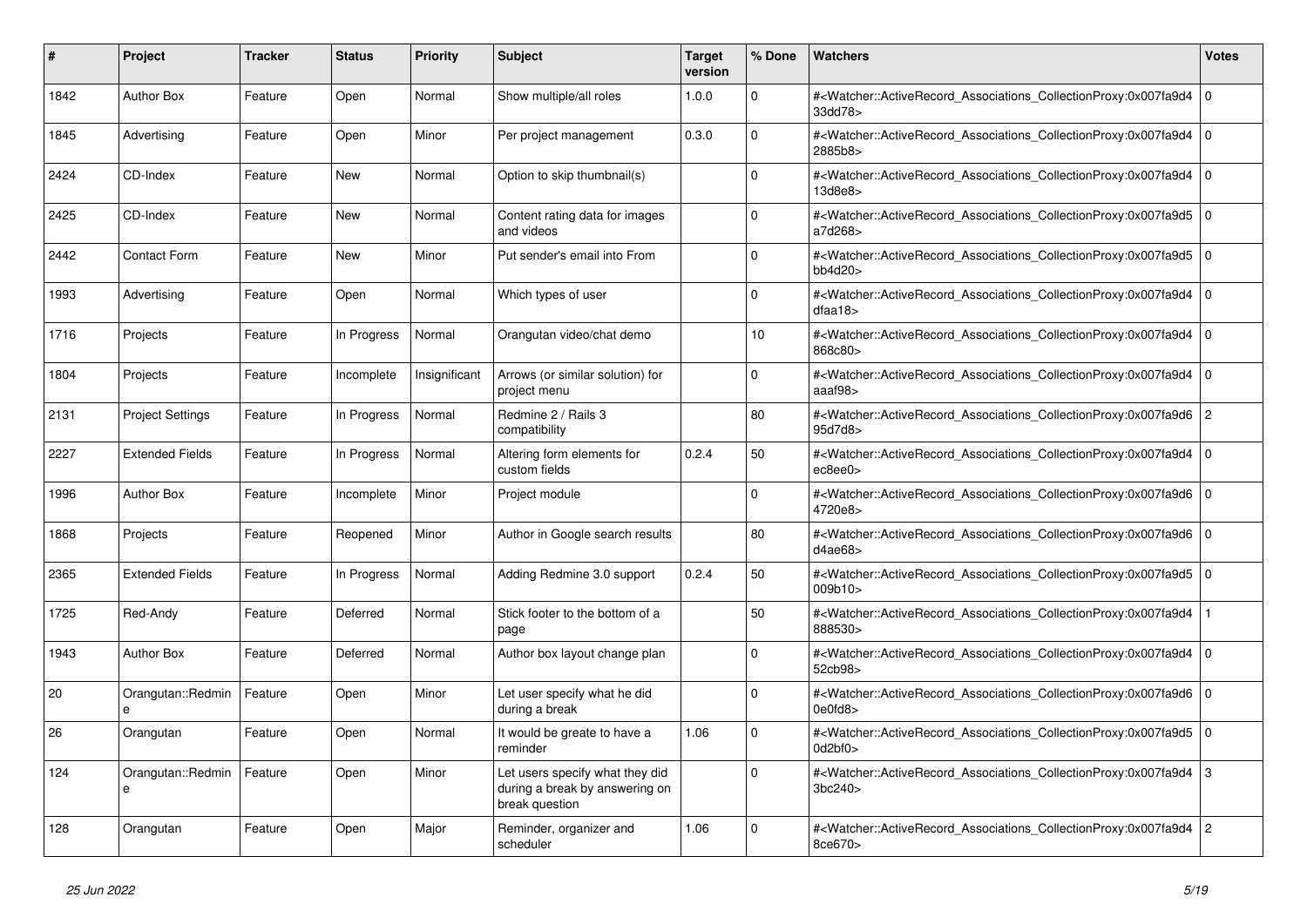| #    | Project                           | <b>Tracker</b> | <b>Status</b> | <b>Priority</b> | <b>Subject</b>                                               | <b>Target</b><br>version | % Done      | <b>Watchers</b>                                                                                                                                          | <b>Votes</b>   |
|------|-----------------------------------|----------------|---------------|-----------------|--------------------------------------------------------------|--------------------------|-------------|----------------------------------------------------------------------------------------------------------------------------------------------------------|----------------|
| 170  | Orangutan::Redmin                 | Feature        | Open          | Minor           | Issue creation                                               | 1.06                     | $\Omega$    | # <watcher::activerecord_associations_collectionproxy:0x007fa9d4<br>c2b520&gt;</watcher::activerecord_associations_collectionproxy:0x007fa9d4<br>        | $\overline{2}$ |
| 180  | Orangutan::Redmin<br>e            | Feature        | Open          | Normal          | Issue status changing                                        | 1.07                     | $\Omega$    | # <watcher::activerecord_associations_collectionproxy:0x007fa9d6 3<br="">935878&gt;</watcher::activerecord_associations_collectionproxy:0x007fa9d6>      |                |
| 181  | Orangutan::Redmin<br>e            | Feature        | Open          | Normal          | Changing issue priority                                      | 1.07                     | $\mathbf 0$ | # <watcher::activerecord_associations_collectionproxy:0x007fa9d4<br>d7f6d8</watcher::activerecord_associations_collectionproxy:0x007fa9d4<br>            |                |
| 184  | Orangutan::Redmin                 | Feature        | Open          | Minor           | Notifying about due date and<br>hours                        | 1.07                     | $\Omega$    | # <watcher::activerecord_associations_collectionproxy:0x007fa9d4 2<br="">60c3d8&gt;</watcher::activerecord_associations_collectionproxy:0x007fa9d4>      |                |
| 230  | Orangutan::Redmin                 | Feature        | Open          | Minor           | Starting task/time entry and new<br>issue at the same time   |                          | $\Omega$    | # <watcher::activerecord associations="" collectionproxy:0x007fa9d4<br="">29b5c8</watcher::activerecord>                                                 | Ι3             |
| 558  | Orangutan                         | Feature        | Open          | Minor           | Jokes context                                                |                          | $\mathbf 0$ | # <watcher::activerecord_associations_collectionproxy:0x007fa9d4<br>9f50d0&gt;</watcher::activerecord_associations_collectionproxy:0x007fa9d4<br>        | $\overline{2}$ |
| 605  | Orangutan                         | Feature        | Open          | Minor           | SVN monkey                                                   |                          | $\Omega$    | # <watcher::activerecord_associations_collectionproxy:0x007fa9d5<br>6c1368&gt;</watcher::activerecord_associations_collectionproxy:0x007fa9d5<br>        |                |
| 863  | Orangutan                         | Feature        | Open          | Minor           | Personal TODO list                                           |                          | $\Omega$    | # <watcher::activerecord 0<br="" associations="" collectionproxy:0x007fa9d5=""  ="">9c9768&gt;</watcher::activerecord>                                   |                |
| 892  | Orangutan                         | Feature        | Open          | Minor           | Tip of the day / Did you know<br>that $?$                    |                          | $\Omega$    | # <watcher::activerecord_associations_collectionproxy:0x007fa9d4 0<br=""  ="">4d73f0&gt;</watcher::activerecord_associations_collectionproxy:0x007fa9d4> |                |
| 895  | Orangutan::Redmin<br>e            | Feature        | Open          | Normal          | Changing custom fields and<br>other issue properties         | 1.07                     | $\Omega$    | # <watcher::activerecord_associations_collectionproxy:0x007fa9d6<br>474af0&gt;</watcher::activerecord_associations_collectionproxy:0x007fa9d6<br>        |                |
| 935  | Orangutan                         | Feature        | Open          | Minor           | Invalid keyboard layout<br>translator                        |                          | $\Omega$    | # <watcher::activerecord 0<br="" associations="" collectionproxy:0x007fa9d4=""  ="">460340&gt;</watcher::activerecord>                                   |                |
| 941  | Orangutan                         | Feature        | Open          | Minor           | Support Google calendar                                      |                          | $\Omega$    | # <watcher::activerecord_associations_collectionproxy:0x007fa9e5 0<br=""  ="">802e38&gt;</watcher::activerecord_associations_collectionproxy:0x007fa9e5> |                |
| 969  | Orangutan::Redmin<br>e            | Feature        | Open          | Minor           | Editing comments                                             | 1.08                     | $\Omega$    | # <watcher::activerecord_associations_collectionproxy:0x007fa9e4 2<br="">efd180</watcher::activerecord_associations_collectionproxy:0x007fa9e4>          |                |
| 984  | Orangutan                         | Feature        | Open          | Minor           | Survey context                                               |                          | $\mathbf 0$ | # <watcher::activerecord associations="" collectionproxy:0x007fa9e7<br="">1f6f10&gt;</watcher::activerecord>                                             | $\overline{0}$ |
| 1076 | Orangutan::Redmin                 | Feature        | Open          | Minor           | Due date setting context                                     | 1.07                     | $\mathbf 0$ | # <watcher::activerecord_associations_collectionproxy:0x007fa9e7 0<br=""  ="">013978&gt;</watcher::activerecord_associations_collectionproxy:0x007fa9e7> |                |
| 1083 | Orangutan::Redmin<br>$\mathbf{a}$ | Feature        | Open          | Minor           | Help context(s) for Redmine text   1.08<br>formatting syntax |                          | $\Omega$    | # <watcher::activerecord_associations_collectionproxy:0x007fa9e6 0<br=""  ="">ad87d8&gt;</watcher::activerecord_associations_collectionproxy:0x007fa9e6> |                |
| 1352 | Orangutan::Redmin<br>e            | Feature        | Open          | Minor           | Start date changing                                          | 1.07                     | $\Omega$    | # <watcher::activerecord 0<br="" associations="" collectionproxy:0x007fa9e6=""  ="">633318&gt;</watcher::activerecord>                                   |                |
| 1464 | Orangutan                         | Feature        | Open          | Minor           | Ability to see Orangutan logs for<br>a user                  |                          | $\Omega$    | # <watcher::activerecord associations="" collectionproxy:0x007fa9e6<br="">0db0c8</watcher::activerecord>                                                 |                |
| 1577 | Orangutan                         | Feature        | Open          | Minor           | Roster suggestions                                           |                          | $\Omega$    | # <watcher::activerecord_associations_collectionproxy:0x007fa9e5 0<br=""  ="">d5d9c8</watcher::activerecord_associations_collectionproxy:0x007fa9e5>     |                |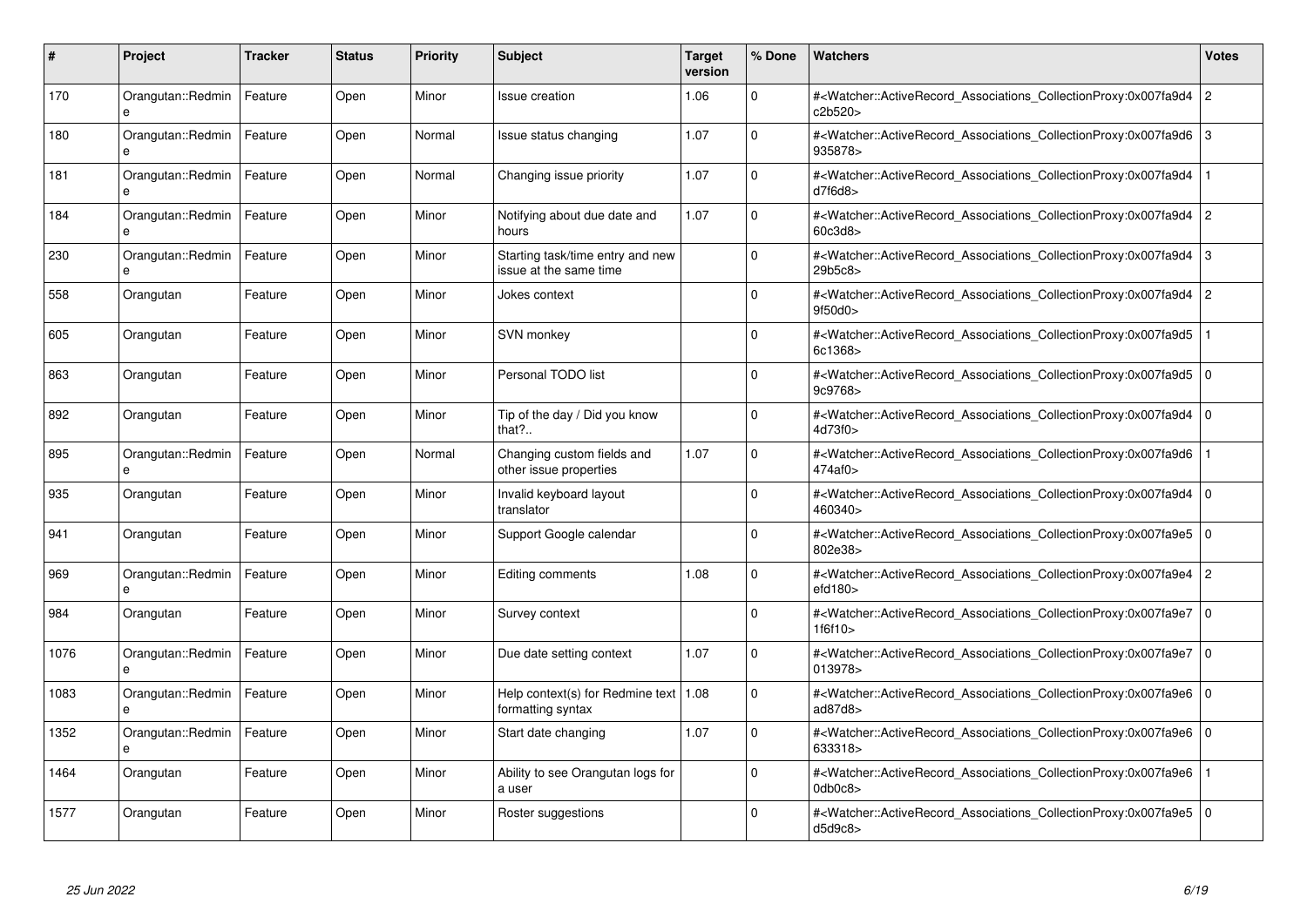| ∦    | Project           | <b>Tracker</b> | <b>Status</b> | <b>Priority</b> | <b>Subject</b>                                          | <b>Target</b><br>version | % Done      | <b>Watchers</b>                                                                                                                                                     | <b>Votes</b> |
|------|-------------------|----------------|---------------|-----------------|---------------------------------------------------------|--------------------------|-------------|---------------------------------------------------------------------------------------------------------------------------------------------------------------------|--------------|
| 1603 | Orangutan         | Feature        | Open          | Minor           | MegaHAL                                                 |                          | $\Omega$    | # <watcher::activerecord associations="" collectionproxy:0x007fa9e5<br="">a3ff98&gt;</watcher::activerecord>                                                        |              |
| 1614 | Orangutan         | Feature        | Open          | Minor           | <b>AIML</b>                                             |                          | $\Omega$    | # <watcher::activerecord_associations_collectionproxy:0x007fa9e5 0<br=""  ="">810880&gt;</watcher::activerecord_associations_collectionproxy:0x007fa9e5>            |              |
| 1619 | Orangutan         | Feature        | Open          | Minor           | Avatar                                                  |                          | $\Omega$    | # <watcher::activerecord_associations_collectionproxy:0x007fa9e5<br>664248&gt;</watcher::activerecord_associations_collectionproxy:0x007fa9e5<br>                   | <u> 2</u>    |
| 1638 | Orangutan         | Feature        | Open          | Major           | Orangutan bug reporting                                 |                          | $\Omega$    | # <watcher::activerecord 0<br="" associations="" collectionproxy:0x007fa9e4f=""  ="">49440&gt;</watcher::activerecord>                                              |              |
| 1687 | Meta              | Feature        | Open          | Normal          | Global Meta tags, Meta tags per<br>project and per page |                          | $\Omega$    | # <watcher::activerecord_associations_collectionproxy:0x007fa9e5 0<br=""  ="">23a3c0<sub>&gt;</sub></watcher::activerecord_associations_collectionproxy:0x007fa9e5> |              |
| 1695 | Sidebar Content   | Feature        | Open          | Normal          | Multiple contents                                       | 0.2.0                    | $\Omega$    | # <watcher::activerecord 0<br="" associations="" collectionproxy:0x007fa9e5=""  ="">113398&gt;</watcher::activerecord>                                              |              |
| 1720 | CD-Index          | Feature        | Open          | Minor           | Man page for cdindex                                    |                          | $\Omega$    | # <watcher::activerecord_associations_collectionproxy:0x007fa9e4 0<br=""  ="">def478<sub>&gt;</sub></watcher::activerecord_associations_collectionproxy:0x007fa9e4> |              |
| 1721 | CD-Index          | Feature        | Open          | Minor           | Man page for cdfind                                     |                          | $\Omega$    | # <watcher::activerecord_associations_collectionproxy:0x0055cbdb 0<br="">b97588&gt;</watcher::activerecord_associations_collectionproxy:0x0055cbdb>                 |              |
| 1722 | CD-Index          | Feature        | Open          | Major           | Separate common code into<br>library                    |                          | $\Omega$    | # <watcher::activerecord_associations_collectionproxy:0x0055cbdb 0<br=""  ="">9ac4f8</watcher::activerecord_associations_collectionproxy:0x0055cbdb>                |              |
| 1723 | CD-Index          | Feature        | Open          | Normal          | PHP module                                              |                          | $\Omega$    | # <watcher::activerecord_associations_collectionproxy:0x0055cbdb 0<br=""  ="">83c0a0&gt;</watcher::activerecord_associations_collectionproxy:0x0055cbdb>            |              |
| 1733 | CD-Index          | Feature        | Open          | Normal          | Put more info about the media<br>into header            |                          | $\mathbf 0$ | # <watcher::activerecord 0<br="" associations="" collectionproxy:0x0055cbdb=""  ="">663508&gt;</watcher::activerecord>                                              |              |
| 1736 | CD-Index          | Feature        | Open          | Normal          | Command-line options and<br>environmental variables     |                          | $\Omega$    | # <watcher::activerecord_associations_collectionproxy:0x0055cbd8 0<br=""  ="">2bde60</watcher::activerecord_associations_collectionproxy:0x0055cbd8>                |              |
| 1739 | CD-Index          | Feature        | Open          | Normal          | Debian package                                          |                          | $\Omega$    | # <watcher::activerecord 1<br="" associations="" collectionproxy:0x0055cbd8=""  ="">6aad98&gt;</watcher::activerecord>                                              |              |
| 1771 | Sidebar Content   | Feature        | Open          | Normal          | Global contents                                         | 0.2.0                    | $\mathbf 0$ | # <watcher::activerecord_associations_collectionproxy:0x0055cbd8 0<br=""  ="">2d73d8&gt;</watcher::activerecord_associations_collectionproxy:0x0055cbd8>            |              |
| 1784 | Hooks Manager     | Feature        | Open          | Normal          | Support per-project Ads                                 |                          | $\Omega$    | # <watcher::activerecord_associations_collectionproxy:0x0055cbd7 0<br="">f2a140&gt;</watcher::activerecord_associations_collectionproxy:0x0055cbd7>                 |              |
| 1796 | Projects          | Feature        | Open          | Normal          | <b>Translations helper</b>                              |                          | $\Omega$    | # <watcher::activerecord 0<br="" associations="" collectionproxy:0x0055cbd7=""  ="">6138e0&gt;</watcher::activerecord>                                              |              |
| 1812 | <b>Author Box</b> | Feature        | Open          | Normal          | Custom fields support                                   | 1.0.0                    | $\Omega$    | # <watcher::activerecord_associations_collectionproxy:0x007fa9da 0<br=""  ="">ab1c20</watcher::activerecord_associations_collectionproxy:0x007fa9da>                |              |
| 1829 | Projects          | Feature        | Open          | Normal          | A project generator from<br>templates                   |                          | $\Omega$    | # <watcher::activerecord 0<br="" associations="" collectionproxy:0x007fa9d9=""  ="">bb4038&gt;</watcher::activerecord>                                              |              |
| 1837 | Projects          | Feature        | Open          | Insignificant   | Andriy is now working on                                |                          | $\Omega$    | # <watcher::activerecord_associations_collectionproxy:0x007fa9da 0<br="">d38098&gt;</watcher::activerecord_associations_collectionproxy:0x007fa9da>                 |              |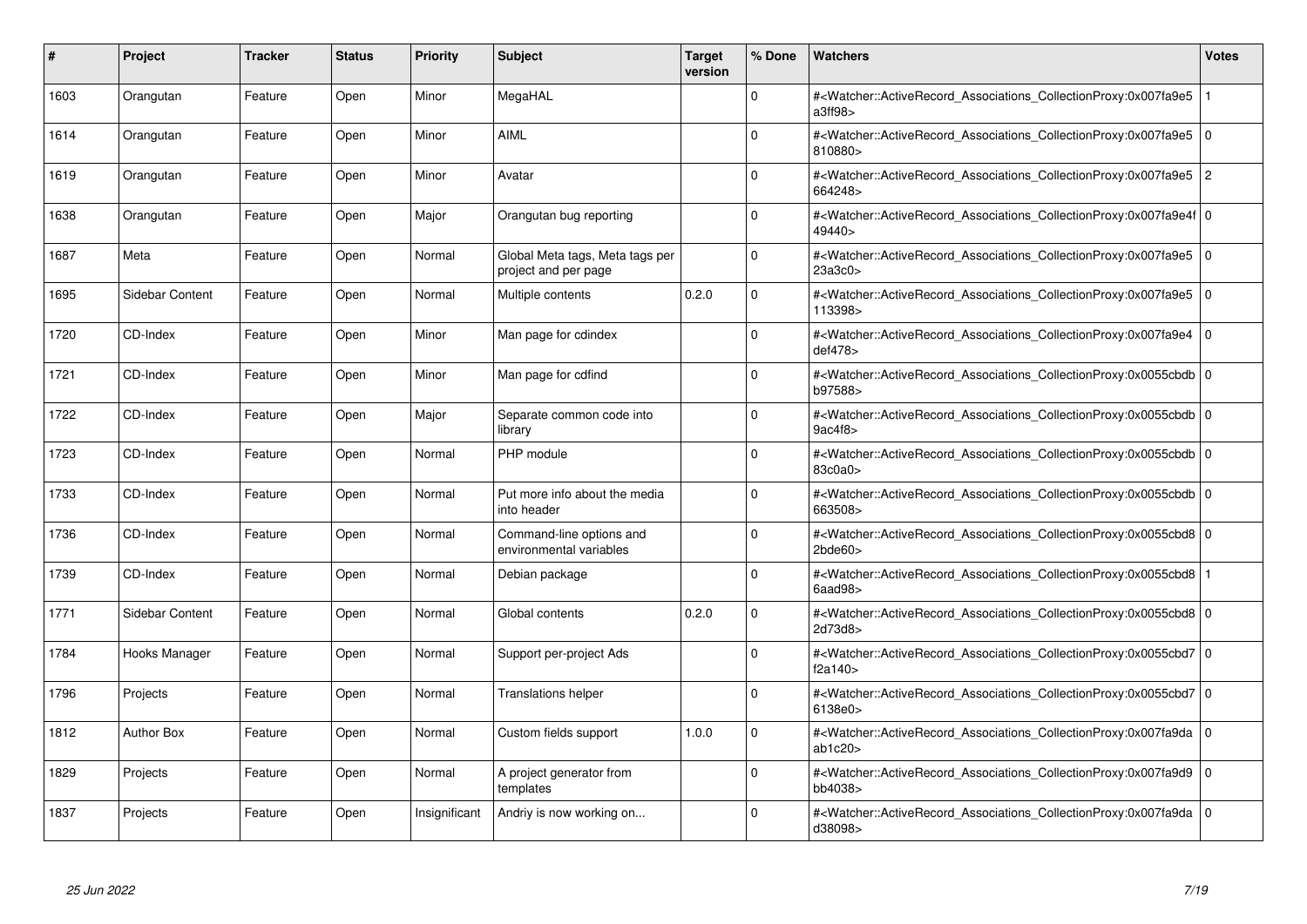| #    | Project                         | <b>Tracker</b> | <b>Status</b> | <b>Priority</b> | <b>Subject</b>                              | <b>Target</b><br>version | % Done      | <b>Watchers</b>                                                                                                                                          | <b>Votes</b> |
|------|---------------------------------|----------------|---------------|-----------------|---------------------------------------------|--------------------------|-------------|----------------------------------------------------------------------------------------------------------------------------------------------------------|--------------|
| 1846 | Advertising                     | Feature        | Open          | Minor           | Page configuration                          | 0.3.0                    | $\Omega$    | # <watcher::activerecord associations="" collectionproxy:0x007fa9da=""  <br="">33b400&gt;</watcher::activerecord>                                        | $\mathbf 0$  |
| 1858 | <b>SCM Creator</b><br>(+Github) | Feature        | Open          | Normal          | New Wiki/Textile macro                      |                          | $\Omega$    | # <watcher::activerecord 0<br="" associations="" collectionproxy:0x007fa9daf=""  ="">1ad48</watcher::activerecord>                                       |              |
| 1881 | <b>Extended Fields</b>          | Feature        | Open          | Insignificant   | Support wiki toolbar for "Default<br>value" |                          | $\Omega$    | # <watcher::activerecord_associations_collectionproxy:0x007fa9db<br>1308a8&gt;</watcher::activerecord_associations_collectionproxy:0x007fa9db<br>        | $\Omega$     |
| 1888 | Orangutan::Redmin<br>e          | Feature        | Open          | Normal          | Reuse past tasks                            |                          | $\Omega$    | # <watcher::activerecord_associations_collectionproxy:0x007fa9db 0<br="">599660&gt;</watcher::activerecord_associations_collectionproxy:0x007fa9db>      |              |
| 1905 | Orangutan                       | Feature        | Open          | Normal          | <b>SCM</b> monkey                           |                          | $\Omega$    | # <watcher::activerecord_associations_collectionproxy:0x007fa9da  <br="">54bb00&gt;</watcher::activerecord_associations_collectionproxy:0x007fa9da>      | $\mathbf 0$  |
| 1947 | <b>Extended Fields</b>          | Feature        | Open          | Normal          | Visible for admins only                     |                          | $\Omega$    | # <watcher::activerecord_associations_collectionproxy:0x007fa9db  <br="">3cdbd8&gt;</watcher::activerecord_associations_collectionproxy:0x007fa9db>      | $\Omega$     |
| 1948 | Projects                        | Feature        | Open          | Minor           | Testimonials / Used by                      |                          | $\Omega$    | # <watcher::activerecord associations="" collectionproxy:0x007fa9da<br="">e3e578&gt;</watcher::activerecord>                                             | $\mathbf 0$  |
| 1963 | Projects                        | Feature        | Open          | Minor           | Issues/messages count                       |                          | $\Omega$    | # <watcher::activerecord_associations_collectionproxy:0x007fa9d8  <br="">259ed0&gt;</watcher::activerecord_associations_collectionproxy:0x007fa9d8>      | $\mathbf 0$  |
| 1968 | Orangutan                       | Feature        | Open          | Normal          | Creating a new issue                        | 1.06                     | $\Omega$    | # <watcher::activerecord associations="" collectionproxy:0x007fa9d9<br="">535e78&gt;</watcher::activerecord>                                             | $\mathbf 0$  |
| 1970 | <b>Contact Form</b>             | Feature        | Open          | Minor           | Contact link                                |                          | $\Omega$    | # <watcher::activerecord associations="" collectionproxy:0x007fa9db=""  <br="">e5e368&gt;</watcher::activerecord>                                        | $\mathbf 0$  |
| 1977 | <b>WikiNG</b>                   | Feature        | Open          | Normal          | Conditional macro for users &<br>groups     |                          | $\Omega$    | # <watcher::activerecord_associations_collectionproxy:0x007fa9db<br>8a0d68&gt;</watcher::activerecord_associations_collectionproxy:0x007fa9db<br>        | $\sqrt{2}$   |
| 1981 | Subscription                    | Feature        | Open          | Normal          | Site-wide notifications                     |                          | $\Omega$    | # <watcher::activerecord associations="" collectionproxy:0x007fa9d8<br="">e8a038&gt;</watcher::activerecord>                                             |              |
| 1982 | Role Shift                      | Feature        | Open          | Major           | Redmine.pm patch wanted                     |                          | $\Omega$    | # <watcher::activerecord associations="" collectionproxy:0x007fa9d9=""  <br="">ebe4b8</watcher::activerecord>                                            | $\mathbf 0$  |
| 1983 | Role Shift                      | Feature        | Open          | Major           | Default shifts                              |                          | $\Omega$    | # <watcher::activerecord_associations_collectionproxy:0x007fa9d8  <br="">df8890&gt;</watcher::activerecord_associations_collectionproxy:0x007fa9d8>      | $\Omega$     |
| 1995 | <b>Extended Fields</b>          | Feature        | Open          | Normal          | Checklist                                   |                          | $\Omega$    | # <watcher::activerecord 0<br="" associations="" collectionproxy:0x007fa9d9=""  ="">4d9038&gt;</watcher::activerecord>                                   |              |
| 1997 | Download Button                 | Feature        | Open          | Minor           | Project module                              |                          | $\Omega$    | # <watcher::activerecord_associations_collectionproxy:0x007fa9daf 0<br=""  ="">375d8</watcher::activerecord_associations_collectionproxy:0x007fa9daf>    |              |
| 2018 | <b>Extended Fields</b>          | Feature        | Open          | Normal          | database query cutsom field<br>type         |                          | $\Omega$    | # <watcher::activerecord_associations_collectionproxy:0x007fa9db<br>62e710&gt;</watcher::activerecord_associations_collectionproxy:0x007fa9db<br>        |              |
| 2019 | <b>Extended Fields</b>          | Feature        | Open          | Normal          | Custom field type web service               |                          | $\mathbf 0$ | # <watcher::activerecord associations="" collectionproxy:0x007fa9d9=""  <br="">5bd030&gt;</watcher::activerecord>                                        | $\mathbf 0$  |
| 2026 | <b>Extended Fields</b>          | Feature        | Open          | Normal          | Sizing defaults for custom fields           |                          | $\Omega$    | # <watcher::activerecord_associations_collectionproxy:0x007fa9d8 0<br=""  ="">c71530&gt;</watcher::activerecord_associations_collectionproxy:0x007fa9d8> |              |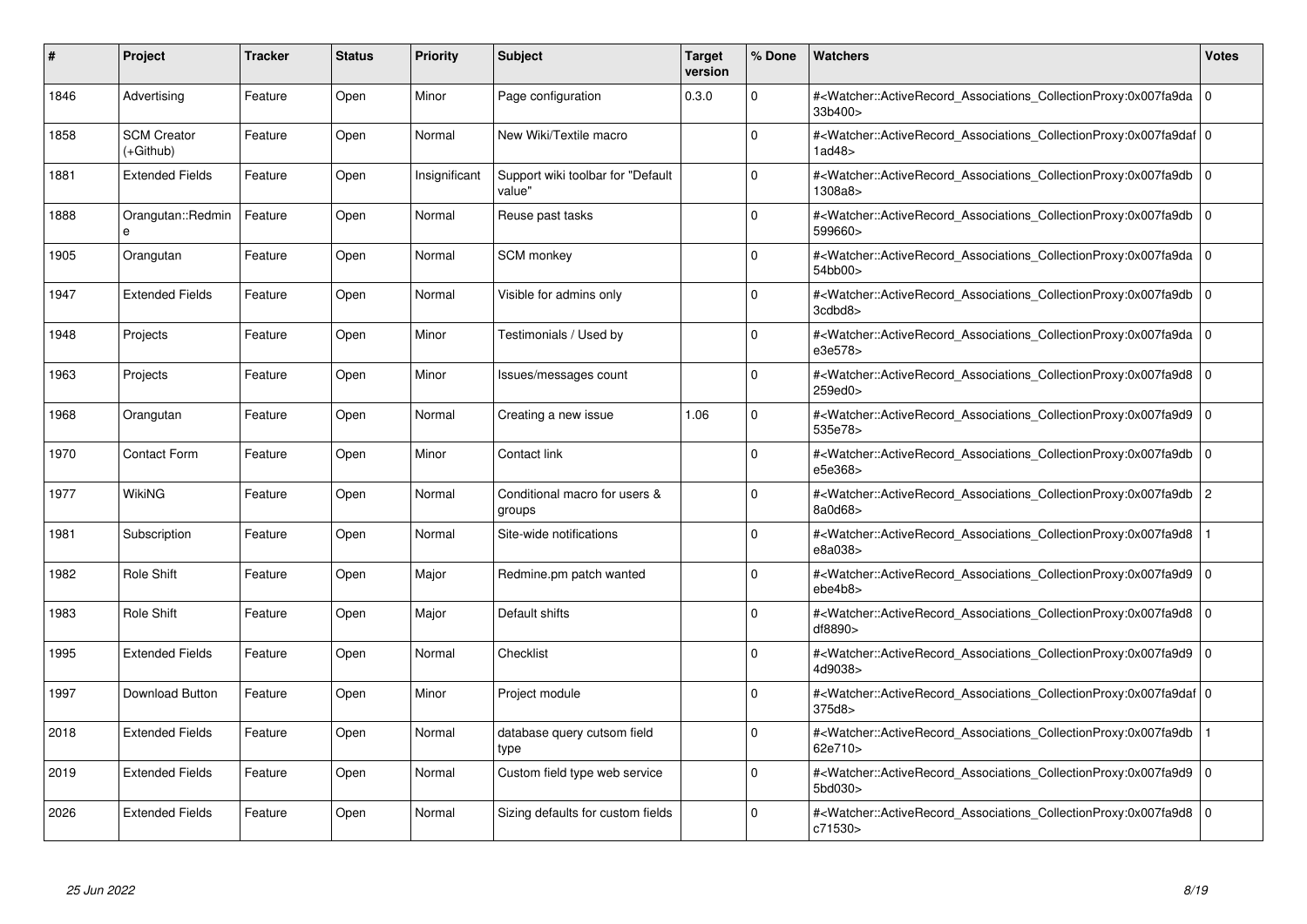| #    | Project                           | <b>Tracker</b> | <b>Status</b> | <b>Priority</b> | <b>Subject</b>                                                                           | <b>Target</b><br>version | % Done      | Watchers                                                                                                                                                            | <b>Votes</b> |
|------|-----------------------------------|----------------|---------------|-----------------|------------------------------------------------------------------------------------------|--------------------------|-------------|---------------------------------------------------------------------------------------------------------------------------------------------------------------------|--------------|
| 2053 | <b>SCM Creator</b><br>$(+Github)$ | Feature        | Open          | Normal          | Set repository path according to<br>identifier when using multiple<br>repositories       |                          | $\Omega$    | # <watcher::activerecord_associations_collectionproxy:0x007fa9db<br>5cf850&gt;</watcher::activerecord_associations_collectionproxy:0x007fa9db<br>                   |              |
| 2054 | Like Button                       | Feature        | Open          | Normal          | Add URL setting                                                                          |                          | $\mathbf 0$ | # <watcher::activerecord_associations_collectionproxy:0x007fa9d9 0<br=""  ="">3dd3a0<sub>&gt;</sub></watcher::activerecord_associations_collectionproxy:0x007fa9d9> |              |
| 2075 | <b>SCM Creator</b><br>$(+Github)$ | Feature        | Open          | Normal          | Make an option to fully<br>automate repository creation<br>without editing the URL field |                          | $\Omega$    | # <watcher::activerecord_associations_collectionproxy:0x007fa9d9 2<br="">4f6728&gt;</watcher::activerecord_associations_collectionproxy:0x007fa9d9>                 |              |
| 2076 | WikiNG                            | Feature        | Open          | Insignificant   | <b>HTML Color preview</b>                                                                |                          | $\Omega$    | # <watcher::activerecord_associations_collectionproxy:0x007fa9d9 0<br=""  ="">d5ab30&gt;</watcher::activerecord_associations_collectionproxy:0x007fa9d9>            |              |
| 2085 | <b>WikiNG</b>                     | Feature        | Open          | Normal          | Twitter status                                                                           |                          | 0           | # <watcher::activerecord_associations_collectionproxy:0x007fa9db 0<br="">2e0ce8</watcher::activerecord_associations_collectionproxy:0x007fa9db>                     |              |
| 2105 | <b>SCM Creator</b><br>(+Github)   | Feature        | Open          | Normal          | Integrate with existing scm<br>system                                                    |                          | 0           | # <watcher::activerecord_associations_collectionproxy:0x007fa9d8 0<br=""  ="">349e08&gt;</watcher::activerecord_associations_collectionproxy:0x007fa9d8>            |              |
| 2109 | Sidebar Content                   | Feature        | Open          | Normal          | Sidebar for global pages, which<br>do not have one                                       | 0.2.0                    | $\Omega$    | # <watcher::activerecord 0<br="" associations="" collectionproxy:0x007fa9d8="">d42338&gt;</watcher::activerecord>                                                   |              |
| 2114 | <b>Extended Fields</b>            | Feature        | Open          | Normal          | LDAP attributes for user custom<br>fields                                                |                          | $\Omega$    | # <watcher::activerecord_associations_collectionproxy:0x007fa9d8 0<br=""  ="">0d4290&gt;</watcher::activerecord_associations_collectionproxy:0x007fa9d8>            |              |
| 2117 | <b>Extended Fields</b>            | Feature        | Open          | Normal          | User list filter                                                                         |                          | $\Omega$    | # <watcher::activerecord_associations_collectionproxy:0x007fa9db 0<br="">ab2278&gt;</watcher::activerecord_associations_collectionproxy:0x007fa9db>                 |              |
| 2132 | Download Button                   | Feature        | Open          | Normal          | Per version button                                                                       |                          | $\Omega$    | # <watcher::activerecord_associations_collectionproxy:0x007fa9da 0<br="">7e3ca0</watcher::activerecord_associations_collectionproxy:0x007fa9da>                     |              |
| 2145 | Meta                              | Feature        | Open          | Normal          | Support Facebook publishing<br>through Graph API                                         |                          | $\Omega$    | # <watcher::activerecord_associations_collectionproxy:0x007fa9d9 0<br="">cae060&gt;</watcher::activerecord_associations_collectionproxy:0x007fa9d9>                 |              |
| 2148 | Meta                              | Feature        | Open          | Normal          | Cache meta tags                                                                          |                          | $\Omega$    | # <watcher::activerecord_associations_collectionproxy:0x007fa9d9f 0<br="">9ada0&gt;</watcher::activerecord_associations_collectionproxy:0x007fa9d9f>                |              |
| 2157 | Projects                          | Feature        | Open          | Normal          | Short activity messages                                                                  |                          | $\Omega$    | # <watcher::activerecord_associations_collectionproxy:0x007fa9da 0<br=""  ="">ea7690&gt;</watcher::activerecord_associations_collectionproxy:0x007fa9da>            |              |
| 2168 | <b>Extended Fields</b>            | Feature        | Open          | Minor           | Grouping form elements                                                                   |                          | $\Omega$    | # <watcher::activerecord_associations_collectionproxy:0x007fa9daf 0<br=""  ="">7c818&gt;</watcher::activerecord_associations_collectionproxy:0x007fa9daf>           |              |
| 2170 | <b>Contact Form</b>               | Feature        | Open          | Minor           | Optional email format validation                                                         |                          | $\Omega$    | # <watcher::activerecord_associations_collectionproxy:0x007fa9da 0<br="">573560&gt;</watcher::activerecord_associations_collectionproxy:0x007fa9da>                 |              |
| 2186 | <b>Extended Fields</b>            | Feature        | Open          | Minor           | <b>Custom DateTime Field</b>                                                             |                          | $\Omega$    | # <watcher::activerecord_associations_collectionproxy:0x007fa9db 0<br="">0def58&gt;</watcher::activerecord_associations_collectionproxy:0x007fa9db>                 |              |
| 2210 | Hooks Manager                     | Feature        | Open          | Normal          | Sidebar access from other<br>hooks                                                       |                          | $\mathbf 0$ | # <watcher::activerecord 0<br="" associations="" collectionproxy:0x007fa9db="">b33878&gt;</watcher::activerecord>                                                   |              |
| 2219 | <b>Project Sections</b>           | Feature        | Open          | Normal          | Wiki rule for section                                                                    |                          | $\Omega$    | # <watcher::activerecord 0<br="" associations="" collectionproxy:0x007fa9d8="">cfa010&gt;</watcher::activerecord>                                                   |              |
| 2223 | <b>Extended Fields</b>            | Feature        | Open          | Normal          | Linked list custom field                                                                 |                          | $\Omega$    | # <watcher::activerecord_associations_collectionproxy:0x007fa9d9 0<br=""  ="">241b90&gt;</watcher::activerecord_associations_collectionproxy:0x007fa9d9>            |              |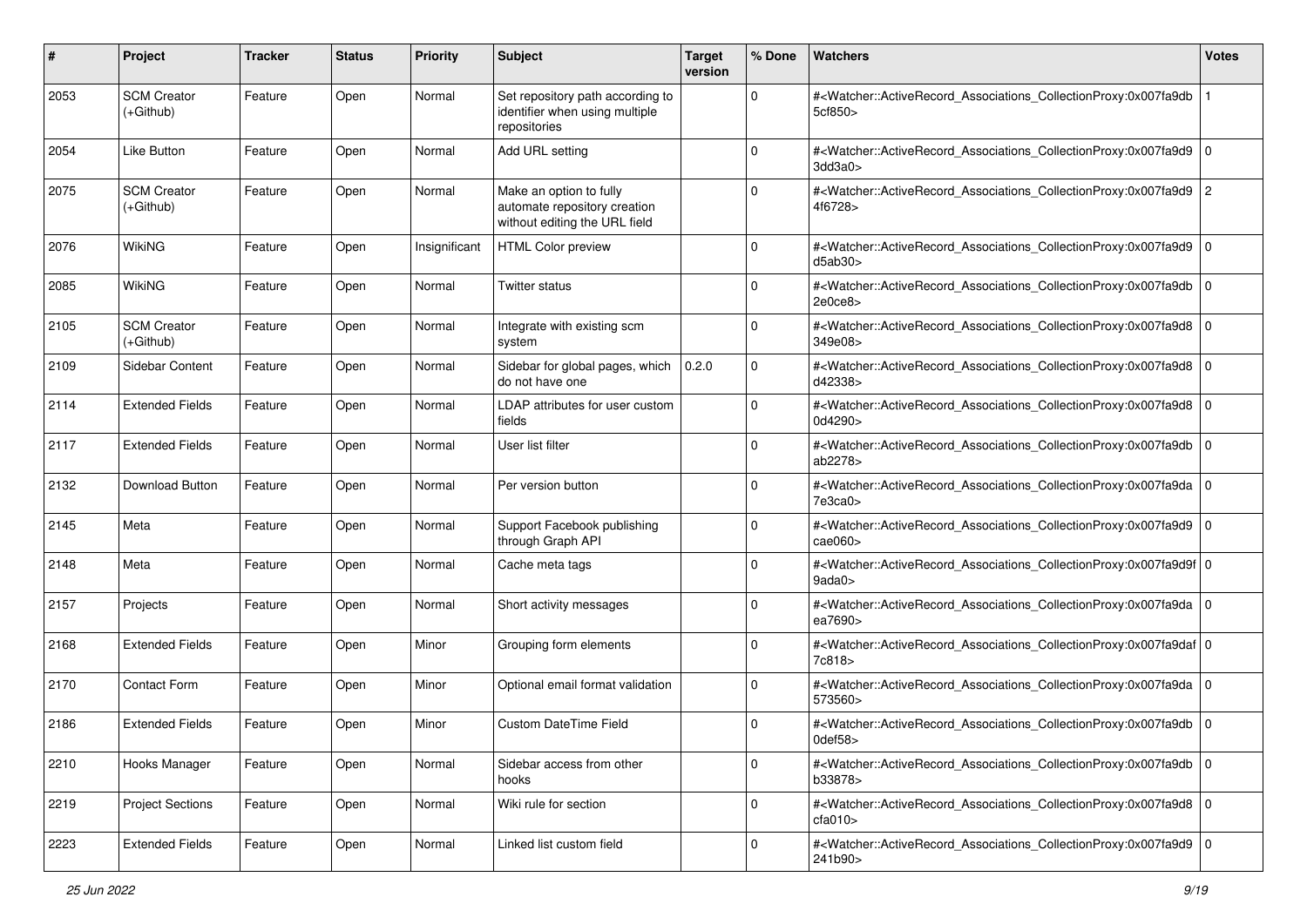| #    | <b>Project</b>                  | <b>Tracker</b> | <b>Status</b> | <b>Priority</b> | <b>Subject</b>                                                  | <b>Target</b><br>version | % Done   | <b>Watchers</b>                                                                                                                                          | <b>Votes</b> |
|------|---------------------------------|----------------|---------------|-----------------|-----------------------------------------------------------------|--------------------------|----------|----------------------------------------------------------------------------------------------------------------------------------------------------------|--------------|
| 2246 | <b>RedPress</b>                 | Feature        | Open          | Normal          | Wiki syntax for blog posts                                      |                          | $\Omega$ | # <watcher::activerecord associations="" collectionproxy:0x007fa9d8<br="">c58fd0</watcher::activerecord>                                                 | $\mathbf 0$  |
| 2248 | <b>RedPress</b>                 | Feature        | Open          | Normal          | Latest blog posts in Redmine                                    |                          | $\Omega$ | # <watcher::activerecord 0<br="" associations="" collectionproxy:0x007fa9db=""  ="">4a21f8&gt;</watcher::activerecord>                                   |              |
| 2271 | Meta                            | Feature        | Open          | Normal          | Default image for<br>OpenGraph/Twitter Cards                    |                          | $\Omega$ | # <watcher::activerecord_associations_collectionproxy:0x007fa9db<br>e2c160&gt;</watcher::activerecord_associations_collectionproxy:0x007fa9db<br>        | $\Omega$     |
| 2291 | <b>SCM Creator</b><br>(+Github) | Feature        | Open          | Normal          | Creator interface needs to be<br>simplified                     |                          | $\Omega$ | # <watcher::activerecord_associations_collectionproxy:0x007fa9d9 0<br="">9f4838&gt;</watcher::activerecord_associations_collectionproxy:0x007fa9d9>      |              |
| 2303 | Meta                            | Feature        | Open          | Normal          | Improve internal API                                            |                          | $\Omega$ | # <watcher::activerecord_associations_collectionproxy:0x007fa9db<br>68ce00&gt;</watcher::activerecord_associations_collectionproxy:0x007fa9db<br>        | $\mathbf 0$  |
| 2369 | Meta                            | Feature        | Open          | Normal          | Rich snippets for software apps                                 |                          | $\Omega$ | # <watcher::activerecord_associations_collectionproxy:0x007fa9db  <br="">080c28&gt;</watcher::activerecord_associations_collectionproxy:0x007fa9db>      | $\Omega$     |
| 2370 | Meta                            | Feature        | Open          | Normal          | Rich snippets for news                                          |                          | $\Omega$ | # <watcher::activerecord associations="" collectionproxy:0x007fa9db<br="">510810</watcher::activerecord>                                                 | $\mathbf 0$  |
| 2371 | Meta                            | Feature        | Open          | Normal          | Rich snippets for Wiki                                          |                          | $\Omega$ | # <watcher::activerecord_associations_collectionproxy:0x007fa9d8 0<br=""  ="">d69668&gt;</watcher::activerecord_associations_collectionproxy:0x007fa9d8> |              |
| 2372 | Meta                            | Feature        | Open          | Normal          | Microdata for breadcrumbs                                       |                          | $\Omega$ | # <watcher::activerecord associations="" collectionproxy:0x007fa9db<br="">d80c70&gt;</watcher::activerecord>                                             | $\mathbf 0$  |
| 2373 | Red-Andy                        | Feature        | Open          | Normal          | Replacement for Georgia?                                        |                          | $\Omega$ | # <watcher::activerecord 0<br="" associations="" collectionproxy:0x007fa9da=""  ="">2b83e8&gt;</watcher::activerecord>                                   |              |
| 2374 | <b>Extended Fields</b>          | Feature        | Open          | Normal          | Project Selection from a specific<br>branch of the project tree |                          | $\Omega$ | # <watcher::activerecord_associations_collectionproxy:0x007fa9da 0<br=""  ="">ef1718&gt;</watcher::activerecord_associations_collectionproxy:0x007fa9da> |              |
| 2383 | <b>Extended Fields</b>          | Feature        | Open          | Normal          | Multiselect for Project fields                                  |                          | $\Omega$ | # <watcher::activerecord associations="" collectionproxy:0x007fa9d9=""  <br="">92f128&gt;</watcher::activerecord>                                        | $\mathbf 0$  |
| 2405 | Sidebar Content                 | Feature        | Open          | Minor           | Edit link for Wiki pages                                        | 0.2.0                    | $\Omega$ | # <watcher::activerecord associations="" collectionproxy:0x007fa9db<br="">05d228&gt;</watcher::activerecord>                                             | $\mathbf 0$  |
| 2406 | Projects                        | Feature        | Open          | Minor           | List of forks for projects                                      |                          | $\Omega$ | # <watcher::activerecord_associations_collectionproxy:0x007fa9da 0<br=""  ="">9b9908&gt;</watcher::activerecord_associations_collectionproxy:0x007fa9da> |              |
| 2407 | Sidebar Content                 | Feature        | Open          | Normal          | Improve support of Wiki page<br>on sidebar                      | 0.2.0                    | $\Omega$ | # <watcher::activerecord 0<br="" associations="" collectionproxy:0x007fa9d9=""  ="">924ca0</watcher::activerecord>                                       |              |
| 2430 | CD-Index                        | Feature        | Open          | Normal          | (Non-)interactive mode for<br>cdindex                           |                          | $\Omega$ | # <watcher::activerecord_associations_collectionproxy:0x007fa9d8 0<br=""  ="">8c59e0&gt;</watcher::activerecord_associations_collectionproxy:0x007fa9d8> |              |
| 2433 | WordMine                        | Feature        | Open          | Minor           | Link Redmine issue with<br><b>WordPress comment</b>             |                          | $\Omega$ | # <watcher::activerecord_associations_collectionproxy:0x007fa9da 0<br=""  ="">391210&gt;</watcher::activerecord_associations_collectionproxy:0x007fa9da> |              |
| 2437 | WikiNG                          | Feature        | Open          | Normal          | Ultra-HD-ready graphics                                         |                          | $\Omega$ | # <watcher::activerecord associations="" collectionproxy:0x007fa9d9<br="">56da58&gt;</watcher::activerecord>                                             | $\mathbf 0$  |
| 2438 | WikiNG                          | Feature        | Open          | Normal          | Screen text                                                     | 1.1.1                    | $\Omega$ | # <watcher::activerecord_associations_collectionproxy:0x007fa9db 0<br=""  ="">581358&gt;</watcher::activerecord_associations_collectionproxy:0x007fa9db> |              |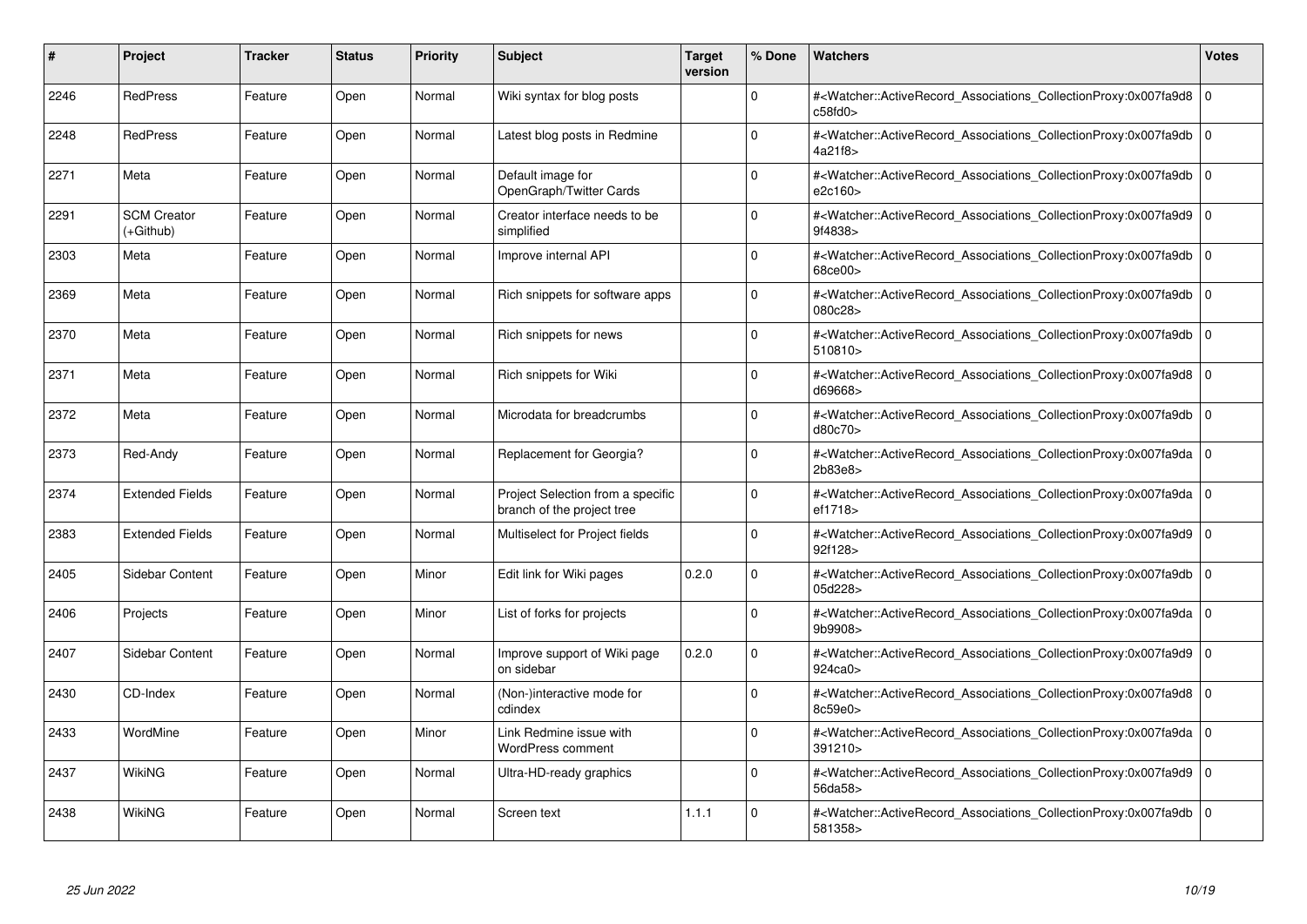| #    | <b>Project</b>                  | <b>Tracker</b> | <b>Status</b> | Priority      | <b>Subject</b>                                                                     | <b>Target</b><br>version | % Done      | <b>Watchers</b>                                                                                                                                          | <b>Votes</b> |
|------|---------------------------------|----------------|---------------|---------------|------------------------------------------------------------------------------------|--------------------------|-------------|----------------------------------------------------------------------------------------------------------------------------------------------------------|--------------|
| 1022 | Orangutan::Redmin<br>e          | Feature        | Incomplete    | Minor         | Changing issue status<br>depending on user presence                                |                          | $\Omega$    | # <watcher::activerecord_associations_collectionproxy:0x007fa9db<br>a12958&gt;</watcher::activerecord_associations_collectionproxy:0x007fa9db<br>        | $\mathbf 0$  |
| 1028 | Orangutan                       | Feature        | Incomplete    | Minor         | Recognizing English text<br>accidentally entered with<br>different keyboard layout |                          | $\Omega$    | # <watcher::activerecord_associations_collectionproxy:0x007fa9da<br>c1c358</watcher::activerecord_associations_collectionproxy:0x007fa9da<br>            |              |
| 1104 | Orangutan::Redmin<br>e          | Feature        | Incomplete    | Minor         | Automatic overtime tracking                                                        |                          | $\Omega$    | # <watcher::activerecord_associations_collectionproxy:0x007fa9db 0<br=""  ="">4721d8&gt;</watcher::activerecord_associations_collectionproxy:0x007fa9db> |              |
| 1337 | Orangutan::Redmin               | Feature        | Incomplete    | Minor         | Automatic time tracking                                                            |                          | $\Omega$    | # <watcher::activerecord_associations_collectionproxy:0x007fa9da  <br="">8354b0&gt;</watcher::activerecord_associations_collectionproxy:0x007fa9da>      | l 0          |
| 1751 | Hooks Manager                   | Feature        | Incomplete    | Minor         | Support URL regexps to limit<br>pages                                              |                          | $\Omega$    | # <watcher::activerecord associations="" collectionproxy:0x007fa9d8<br="">7ccbd8&gt;</watcher::activerecord>                                             | $\Omega$     |
| 1757 | <b>SCM Creator</b><br>(+Github) | Feature        | Incomplete    | Insignificant | Allow subdirectories                                                               |                          | $\Omega$    | # <watcher::activerecord_associations_collectionproxy:0x007fa9d9 0<br=""  ="">dd7400&gt;</watcher::activerecord_associations_collectionproxy:0x007fa9d9> |              |
| 1793 | <b>SCM Creator</b><br>(+Github) | Feature        | Incomplete    | Normal        | Allow the creation of non-local<br>repositories                                    |                          | $\Omega$    | # <watcher::activerecord_associations_collectionproxy:0x007fa9d9f 2<br="">e72e0</watcher::activerecord_associations_collectionproxy:0x007fa9d9f>         |              |
| 1831 | Projects                        | Feature        | Incomplete    | Minor         | Automatically include mail<br>conversations                                        |                          | $\Omega$    | # <watcher::activerecord associations="" collectionproxy:0x007fa9d8<br=""><math>7</math>de<math>4</math>f0<math>&gt;</math></watcher::activerecord>      | ۱o           |
| 1867 | Projects                        | Feature        | Incomplete    | Minor         | Textile draft                                                                      |                          | $\mathbf 0$ | # <watcher::activerecord_associations_collectionproxy:0x007fa9db 0<br=""  ="">d41750&gt;</watcher::activerecord_associations_collectionproxy:0x007fa9db> |              |
| 1882 | <b>Extended Fields</b>          | Feature        | Incomplete    | Normal        | Wiki toolbar for Wiki text                                                         |                          | $\Omega$    | # <watcher::activerecord_associations_collectionproxy:0x007fa9da<br>374930&gt;</watcher::activerecord_associations_collectionproxy:0x007fa9da<br>        | l O          |
| 1884 | <b>Extended Fields</b>          | Feature        | Incomplete    | Normal        | Multiselect                                                                        |                          | $\Omega$    | # <watcher::activerecord_associations_collectionproxy:0x007fa9da 0<br="">84c458&gt;</watcher::activerecord_associations_collectionproxy:0x007fa9da>      |              |
| 1900 | WikiNG                          | Feature        | Incomplete    | Minor         | Singe bracket smiley                                                               |                          | $\mathbf 0$ | # <watcher::activerecord 0<br="" associations="" collectionproxy:0x007fa9da=""  ="">c0ba08</watcher::activerecord>                                       |              |
| 1902 | Meta                            | Feature        | Incomplete    | Normal        | Consider clear html and light<br>mode                                              |                          | $\Omega$    | # <watcher::activerecord_associations_collectionproxy:0x007fa9d8<br>886c68&gt;</watcher::activerecord_associations_collectionproxy:0x007fa9d8<br>        | $\Omega$     |
| 1907 | WikiNG                          | Feature        | Incomplete    | Minor         | Social links                                                                       |                          | $\Omega$    | # <watcher::activerecord associations="" collectionproxy:0x007fa9d9<br="">5c27d8&gt;</watcher::activerecord>                                             |              |
| 1915 | Red-Andy                        | Feature        | Incomplete    | Normal        | TOC items box should move as<br>we click on the item                               |                          | $\mathbf 0$ | # <watcher::activerecord 0<br="" associations="" collectionproxy:0x007fa9da=""  ="">85e518&gt;</watcher::activerecord>                                   |              |
| 1919 | <b>Extended Fields</b>          | Feature        | Incomplete    | Normal        | Extend Link extended field                                                         |                          | $\mathbf 0$ | # <watcher::activerecord_associations_collectionproxy:0x007fa9da<br>79d0e8&gt;</watcher::activerecord_associations_collectionproxy:0x007fa9da<br>        | l 0          |
| 1942 | WikiNG                          | Feature        | Incomplete    | Minor         | Support for target in links                                                        |                          | $\Omega$    | # <watcher::activerecord 0<br="" associations="" collectionproxy:0x007fa9d9f=""  ="">1d2b0</watcher::activerecord>                                       |              |
| 1954 | <b>Extended Fields</b>          | Feature        | Incomplete    | Normal        | Mailto links                                                                       |                          | $\mathbf 0$ | # <watcher::activerecord_associations_collectionproxy:0x007fa9d9<br>90ce48&gt;</watcher::activerecord_associations_collectionproxy:0x007fa9d9<br>        | l 0          |
| 1955 | <b>Extended Fields</b>          | Feature        | Incomplete    | Normal        | FTP link                                                                           |                          | $\Omega$    | # <watcher::activerecord_associations_collectionproxy:0x007fa9db<br>26bb78&gt;</watcher::activerecord_associations_collectionproxy:0x007fa9db<br>        | 0            |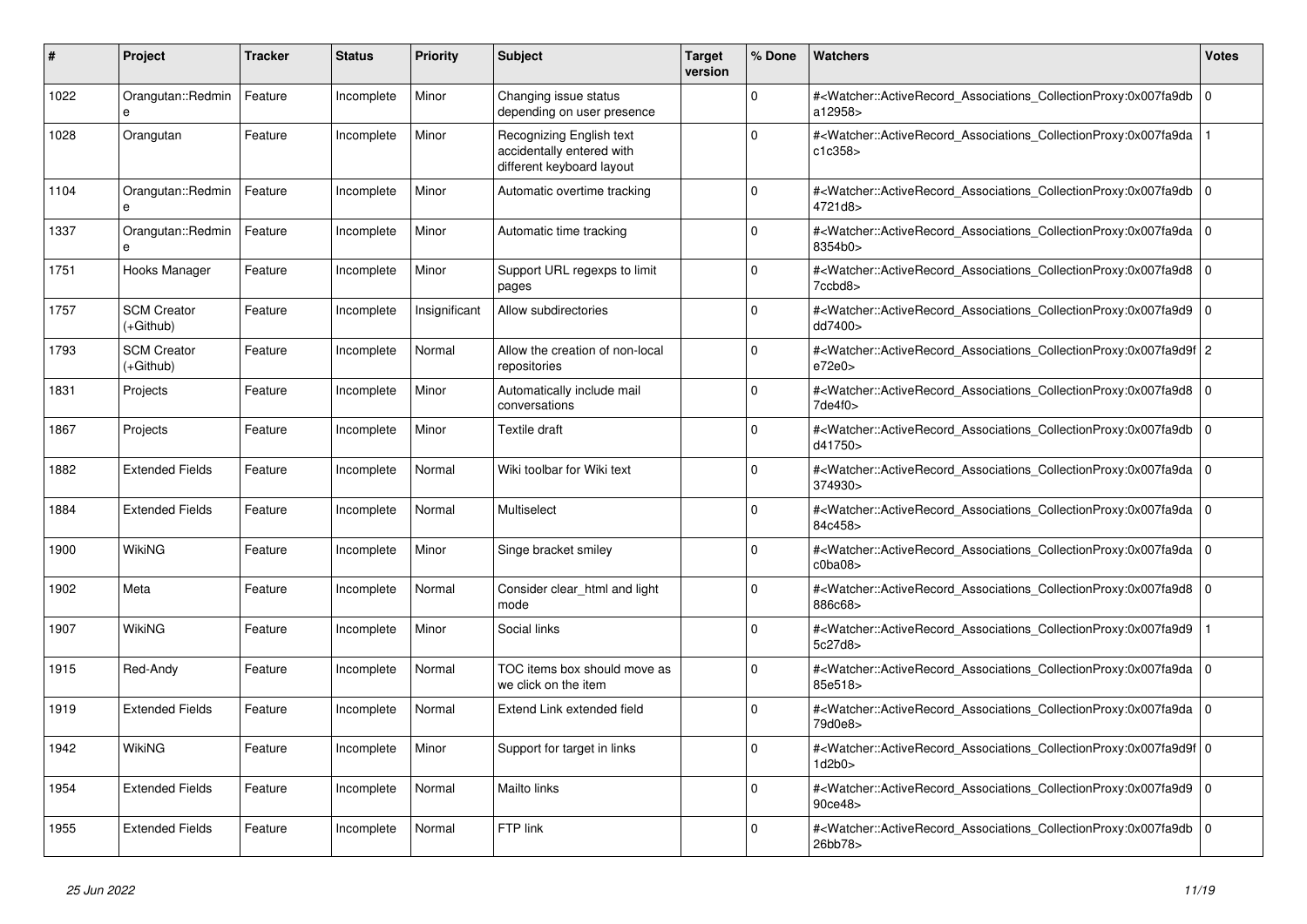| #    | Project                | <b>Tracker</b> | <b>Status</b> | <b>Priority</b> | <b>Subject</b>                                                                           | <b>Target</b><br>version | % Done      | Watchers                                                                                                                                                 | <b>Votes</b> |
|------|------------------------|----------------|---------------|-----------------|------------------------------------------------------------------------------------------|--------------------------|-------------|----------------------------------------------------------------------------------------------------------------------------------------------------------|--------------|
| 1956 | <b>Extended Fields</b> | Feature        | Incomplete    | Minor           | SIP link                                                                                 |                          | 0           | # <watcher::activerecord_associations_collectionproxy:0x007fa9db<br>2666c8&gt;</watcher::activerecord_associations_collectionproxy:0x007fa9db<br>        | l O          |
| 1957 | Download Button        | Feature        | Incomplete    | Normal          | Plugin configuration                                                                     |                          | $\Omega$    | # <watcher::activerecord_associations_collectionproxy:0x007fa9da  <br="">556910&gt;</watcher::activerecord_associations_collectionproxy:0x007fa9da>      | l 0          |
| 1984 | Subscription           | Feature        | Incomplete    | Minor           | Redirecting back after<br>registration/loginRedirecting<br>back after registration/login |                          | 0           | # <watcher::activerecord_associations_collectionproxy:0x007fa9d8 0<br=""  ="">7eead0&gt;</watcher::activerecord_associations_collectionproxy:0x007fa9d8> |              |
| 1987 | Projects               | Feature        | Incomplete    | Normal          | Attachment resize                                                                        |                          | 0           | # <watcher::activerecord_associations_collectionproxy:0x007fa9d9f 0<br="">b07e0&gt;</watcher::activerecord_associations_collectionproxy:0x007fa9d9f>     |              |
| 1999 | Sidebar Content        | Feature        | Incomplete    | Minor           | Project module                                                                           |                          | $\Omega$    | # <watcher::activerecord_associations_collectionproxy:0x007fa9da 0<br=""  ="">94ccb8&gt;</watcher::activerecord_associations_collectionproxy:0x007fa9da> |              |
| 2005 | <b>Extended Fields</b> | Feature        | Incomplete    | Minor           | Paging for projects listing                                                              |                          | $\mathbf 0$ | # <watcher::activerecord_associations_collectionproxy:0x007fa9db 0<br=""  ="">3587c0&gt;</watcher::activerecord_associations_collectionproxy:0x007fa9db> |              |
| 2006 | <b>Extended Fields</b> | Feature        | Incomplete    | Minor           | Users listing sorting                                                                    |                          | $\Omega$    | # <watcher::activerecord_associations_collectionproxy:0x007fa9d9 0<br="">972720&gt;</watcher::activerecord_associations_collectionproxy:0x007fa9d9>      |              |
| 2007 | <b>Extended Fields</b> | Feature        | Incomplete    | Minor           | Projects listing sorting                                                                 |                          | $\Omega$    | # <watcher::activerecord_associations_collectionproxy:0x007fa9db 0<br="">af8228&gt;</watcher::activerecord_associations_collectionproxy:0x007fa9db>      |              |
| 2011 | <b>Extended Fields</b> | Feature        | Incomplete    | Normal          | Custom field translations                                                                |                          | $\mathbf 0$ | # <watcher::activerecord_associations_collectionproxy:0x007fa9dbf 0<br="">ed120&gt;</watcher::activerecord_associations_collectionproxy:0x007fa9dbf>     |              |
| 2013 | Role Shift             | Feature        | Incomplete    | Minor           | Resource shifts                                                                          |                          | $\mathbf 0$ | # <watcher::activerecord_associations_collectionproxy:0x007fa9db 0<br="">c911e8</watcher::activerecord_associations_collectionproxy:0x007fa9db>          |              |
| 2028 | <b>Extended Fields</b> | Feature        | Incomplete    | Normal          | make fields final option                                                                 |                          | $\Omega$    | # <watcher::activerecord_associations_collectionproxy:0x007fa9da 0<br="">9f2a00&gt;</watcher::activerecord_associations_collectionproxy:0x007fa9da>      |              |
| 2079 | WikiNG                 | Feature        | Incomplete    | Normal          | Message to everyone in a<br>project                                                      |                          | $\Omega$    | # <watcher::activerecord_associations_collectionproxy:0x007fa9da 0<br=""  ="">dfc6c8</watcher::activerecord_associations_collectionproxy:0x007fa9da>     |              |
| 2092 | <b>Extended Fields</b> | Feature        | Incomplete    | Normal          | Users-to-issues custom fields<br>auto-fill                                               |                          | $\mathbf 0$ | # <watcher::activerecord_associations_collectionproxy:0x007fa9da 0<br="">aa4340&gt;</watcher::activerecord_associations_collectionproxy:0x007fa9da>      |              |
| 2093 | <b>Extended Fields</b> | Feature        | Incomplete    | Normal          | Extended columns using<br>custom queries                                                 |                          | $\Omega$    | # <watcher::activerecord_associations_collectionproxy:0x007fa9d8 0<br=""  ="">7c7160&gt;</watcher::activerecord_associations_collectionproxy:0x007fa9d8> |              |
| 2099 | <b>Extended Fields</b> | Feature        | Incomplete    | Normal          | Create a custom field of type<br>'Category'                                              |                          | $\Omega$    | # <watcher::activerecord_associations_collectionproxy:0x007fa9dbf 0<br="">26778&gt;</watcher::activerecord_associations_collectionproxy:0x007fa9dbf>     |              |
| 2103 | <b>Extended Fields</b> | Feature        | Incomplete    | Minor           | Support multiple for Project                                                             |                          | $\mathbf 0$ | # <watcher::activerecord_associations_collectionproxy:0x007fa9db 0<br="">986840&gt;</watcher::activerecord_associations_collectionproxy:0x007fa9db>      |              |
| 2130 | WikiNG                 | Feature        | Incomplete    | Minor           | Function references                                                                      |                          | 0           | # <watcher::activerecord_associations_collectionproxy:0x007fa9db 0<br=""  ="">299f28&gt;</watcher::activerecord_associations_collectionproxy:0x007fa9db> |              |
| 2156 | <b>Extended Fields</b> | Feature        | Incomplete    | Minor           | Per user values?                                                                         |                          | $\mathbf 0$ | # <watcher::activerecord_associations_collectionproxy:0x007fa9db 0<br="">a707d8&gt;</watcher::activerecord_associations_collectionproxy:0x007fa9db>      |              |
| 2169 | Contact Form           | Feature        | Incomplete    | Normal          | Option to use own name,<br>reply-to, subject and message<br>fields                       |                          | $\pmb{0}$   | # <watcher::activerecord 0<br="" associations="" collectionproxy:0x007fa9d8="">0c85d0</watcher::activerecord>                                            |              |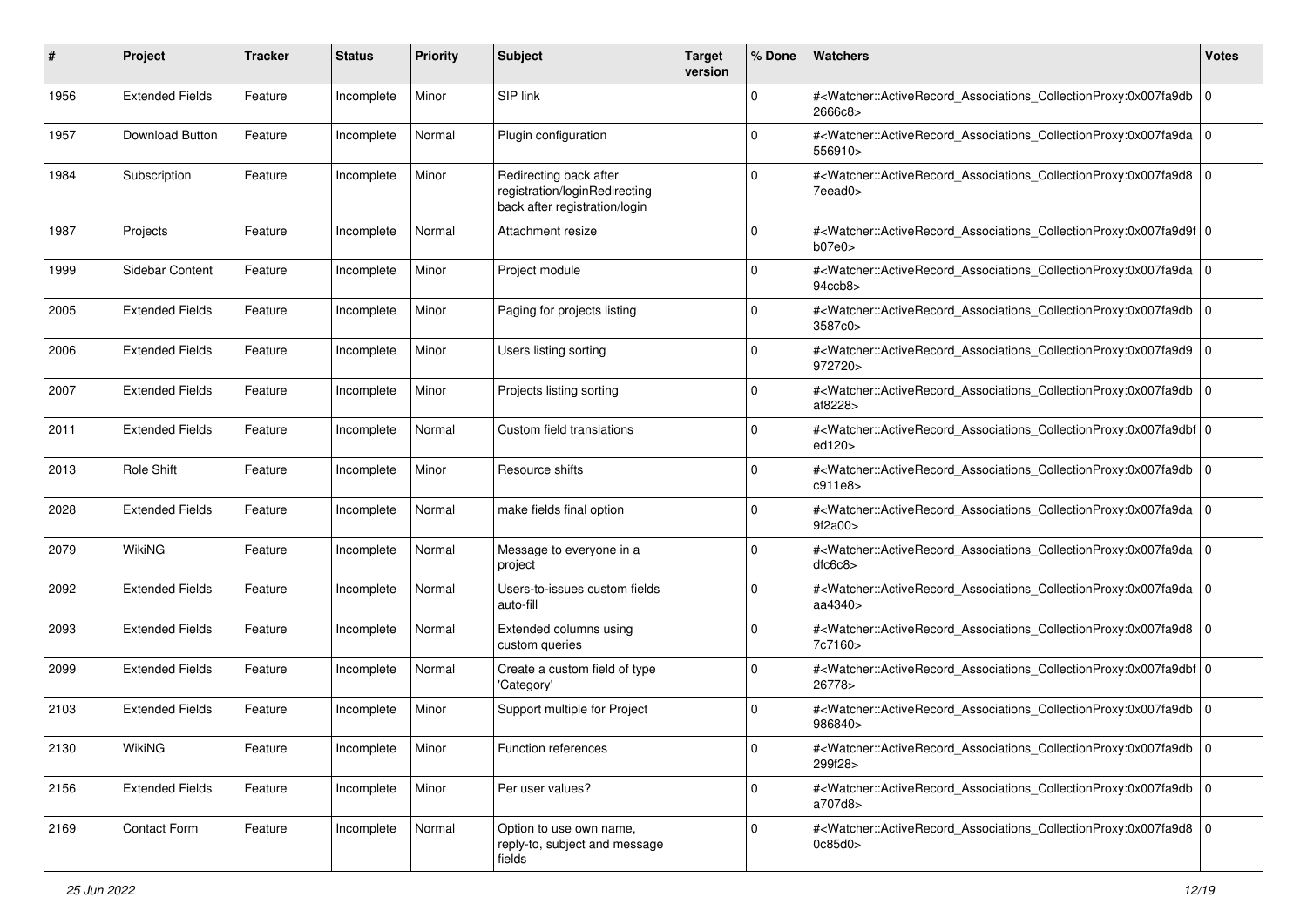| #    | <b>Project</b>                  | <b>Tracker</b> | <b>Status</b> | <b>Priority</b> | <b>Subject</b>                                          | <b>Target</b><br>version | % Done   | <b>Watchers</b>                                                                                                                                          | <b>Votes</b> |
|------|---------------------------------|----------------|---------------|-----------------|---------------------------------------------------------|--------------------------|----------|----------------------------------------------------------------------------------------------------------------------------------------------------------|--------------|
| 2179 | Projects                        | Feature        | Incomplete    | Normal          | Pingbacks and trackbacks                                |                          | $\Omega$ | # <watcher::activerecord 0<br="" associations="" collectionproxy:0x007fa9daf=""  ="">49878&gt;</watcher::activerecord>                                   |              |
| 2201 | <b>SCM Creator</b><br>(+Github) | Feature        | Incomplete    | Normal          | Add feature auto create struct<br>directory for svn     |                          | $\Omega$ | # <watcher::activerecord associations="" collectionproxy:0x007fa9da<br="">a8eb08&gt;</watcher::activerecord>                                             |              |
| 2209 | Hooks Manager                   | Feature        | Incomplete    | Normal          | A templating language support                           |                          | $\Omega$ | # <watcher::activerecord_associations_collectionproxy:0x007fa9d8 0<br="">e0a158&gt;</watcher::activerecord_associations_collectionproxy:0x007fa9d8>      |              |
| 2214 | <b>Project Sections</b>         | Feature        | Incomplete    | Normal          | Featured and disregarded<br>projects                    |                          | $\Omega$ | # <watcher::activerecord 0<br="" associations="" collectionproxy:0x007fa9d8f=""  ="">6a0c0z</watcher::activerecord>                                      |              |
| 2220 | <b>Extended Fields</b>          | Feature        | Incomplete    | Normal          | Project specific custom fields                          |                          | $\Omega$ | # <watcher::activerecord_associations_collectionproxy:0x007fa9d8 0<br=""  ="">3f3d68</watcher::activerecord_associations_collectionproxy:0x007fa9d8>     |              |
| 2224 | WikiNG                          | Feature        | Incomplete    | Normal          | Option to disable glyphs?                               |                          | $\Omega$ | # <watcher::activerecord_associations_collectionproxy:0x007fa9db  <br="">7ad550&gt;</watcher::activerecord_associations_collectionproxy:0x007fa9db>      | $\Omega$     |
| 2241 | <b>Extended Fields</b>          | Feature        | Incomplete    | Normal          | Informations I see on Calendar                          |                          | $\Omega$ | # <watcher::activerecord associations="" collectionproxy:0x007fa9db<br="">17db58&gt;</watcher::activerecord>                                             | $\mathbf 0$  |
| 2259 | <b>Contact Form</b>             | Feature        | Incomplete    | Normal          | Sender name in a message                                |                          | $\Omega$ | # <watcher::activerecord_associations_collectionproxy:0x007fa9db  <br="">dda68</watcher::activerecord_associations_collectionproxy:0x007fa9db>           | $\mathbf 0$  |
| 2276 | Language Mix                    | Feature        | Incomplete    | Normal          | Group posts / show only the<br>primary article          |                          | $\Omega$ | # <watcher::activerecord_associations_collectionproxy:0x007fa9db<br>710980&gt;</watcher::activerecord_associations_collectionproxy:0x007fa9db<br>        | $\mathbf 0$  |
| 2286 | <b>SCM Creator</b><br>(+Github) | Feature        | Incomplete    | Normal          | Add configuration option for<br>default encoding        |                          | $\Omega$ | # <watcher::activerecord associations="" collectionproxy:0x007fa9db<br="">0992a0&gt;</watcher::activerecord>                                             | $\mathbf 0$  |
| 2287 | <b>SCM Creator</b><br>(+Github) | Feature        | Incomplete    | Normal          | Allow to customize naming<br>policy for repositories    |                          | $\Omega$ | # <watcher::activerecord associations="" collectionproxy:0x007fa9db<br="">6538d0&gt;</watcher::activerecord>                                             | $\Omega$     |
| 2315 | <b>Project Sections</b>         | Feature        | Incomplete    | Normal          | Allow Projects to Appear in<br><b>Multiple Sections</b> |                          | $\Omega$ | # <watcher::activerecord_associations_collectionproxy:0x007fa9d8 0<br=""  ="">d73050&gt;</watcher::activerecord_associations_collectionproxy:0x007fa9d8> |              |
| 2392 | WikiNG                          | Feature        | Incomplete    | Normal          | Hierarcial Numbered headers                             |                          | $\Omega$ | # <watcher::activerecord associations="" collectionproxy:0x007fa9db<br="">116ea8&gt;</watcher::activerecord>                                             | $\mathbf 0$  |
| 2413 | <b>WikiNG</b>                   | Feature        | Incomplete    | Minor           | Custom links syntax                                     |                          | $\Omega$ | # <watcher::activerecord_associations_collectionproxy:0x007fa9da 0<br=""  ="">cb8f00&gt;</watcher::activerecord_associations_collectionproxy:0x007fa9da> |              |
| 2414 | Red-Andy                        | Feature        | Incomplete    | Minor           | Break long application.css into<br>sections?            |                          | $\Omega$ | # <watcher::activerecord 0<br="" associations="" collectionproxy:0x007fa9d8=""  ="">79bf88&gt;</watcher::activerecord>                                   |              |
| 2423 | WikiNG                          | Feature        | Incomplete    | Normal          | markdown support?                                       |                          | $\Omega$ | # <watcher::activerecord_associations_collectionproxy:0x007fa9db  <br="">726b68&gt;</watcher::activerecord_associations_collectionproxy:0x007fa9db>      | $\mathbf 0$  |
| 2426 | CD-Index                        | Feature        | Incomplete    | Normal          | Tool to modify data (cdmodify?)                         |                          | $\Omega$ | # <watcher::activerecord_associations_collectionproxy:0x007fa9db  <br="">4485b8&gt;</watcher::activerecord_associations_collectionproxy:0x007fa9db>      | $\mathbf 0$  |
| 2427 | CD-Index                        | Feature        | Incomplete    | Normal          | Tags                                                    |                          | $\Omega$ | # <watcher::activerecord 0<br="" associations="" collectionproxy:0x007fa9dbf=""  ="">aac30</watcher::activerecord>                                       |              |
| 2429 | CD-Index                        | Feature        | Incomplete    | Normal          | Flag for broken media                                   |                          | $\Omega$ | # <watcher::activerecord_associations_collectionproxy:0x007fa9d9 0<br=""  ="">97de90&gt;</watcher::activerecord_associations_collectionproxy:0x007fa9d9> |              |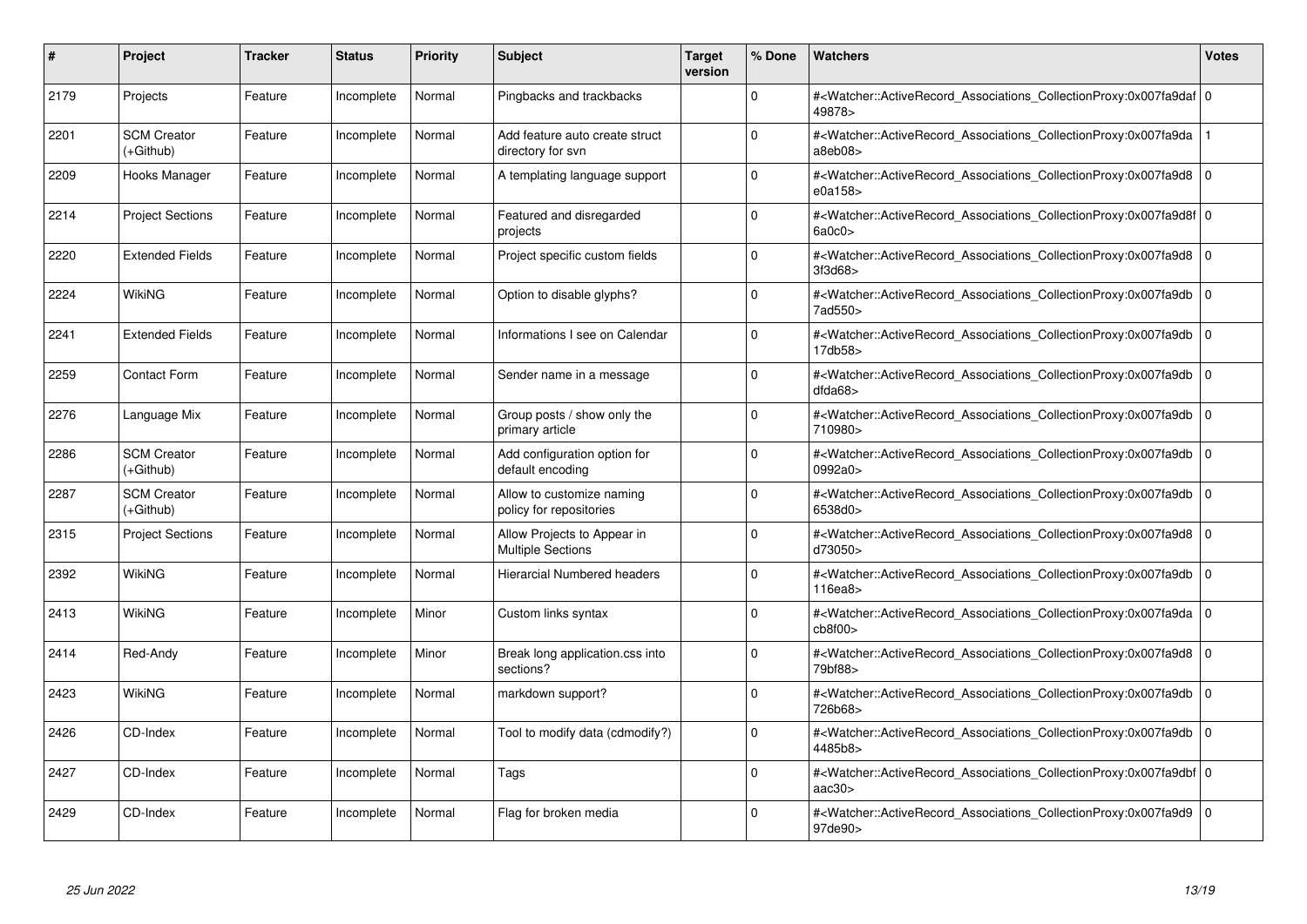| #    | Project                              | <b>Tracker</b> | <b>Status</b> | <b>Priority</b> | <b>Subject</b>                                                      | <b>Target</b><br>version | % Done              | <b>Watchers</b>                                                                                                                                          | <b>Votes</b> |
|------|--------------------------------------|----------------|---------------|-----------------|---------------------------------------------------------------------|--------------------------|---------------------|----------------------------------------------------------------------------------------------------------------------------------------------------------|--------------|
| 2243 | RedWord                              | Improvement    | <b>New</b>    | Normal          | Show unapproved comments<br>for admins                              |                          | $\mathbf 0$         | # <watcher::activerecord_associations_collectionproxy:0x007fa9d8<br>0b72f8</watcher::activerecord_associations_collectionproxy:0x007fa9d8<br>            | $\mathbf 0$  |
| 1891 | Projects                             | Improvement    | Open          | Normal          | Add BASH & Perl CodeRay<br>scanners                                 |                          | $\Omega$            | # <watcher::activerecord_associations_collectionproxy:0x007fa9db<br>22d0f8&gt;</watcher::activerecord_associations_collectionproxy:0x007fa9db<br>        | l O          |
| 2431 | Projects                             | Improvement    | New           | Normal          | Fix location of known_hosts for<br>www-data                         |                          | 0                   | # <watcher::activerecord_associations_collectionproxy:0x007fa9dbf 0<br="">c99c8&gt;</watcher::activerecord_associations_collectionproxy:0x007fa9dbf>     |              |
| 512  | Orangutan::Redmin<br>e               | Improvement    | In Progress   | Normal          | Detect lunch time when<br>suggesting tasks                          | 1.07                     | 50                  | # <watcher::activerecord_associations_collectionproxy:0x007fa9d8<br>1ac960&gt;</watcher::activerecord_associations_collectionproxy:0x007fa9d8<br>        | 3            |
| 936  | Orangutan                            | Improvement    | In Progress   | Normal          | Documentation                                                       |                          | 30                  | # <watcher::activerecord 0<br="" associations="" collectionproxy:0x007fa9d8="">6d3c68&gt;</watcher::activerecord>                                        |              |
| 2037 | Projects                             | Improvement    | Open          | Minor           | Completeness bars on start<br>page                                  |                          | 0                   | # <watcher::activerecord_associations_collectionproxy:0x007fa9d8<br>7ab348&gt;</watcher::activerecord_associations_collectionproxy:0x007fa9d8<br>        | l O          |
| 2106 | Projects                             | Improvement    | Incomplete    | Minor           | Gravatar upload                                                     |                          | $\Omega$            | # <watcher::activerecord_associations_collectionproxy:0x007fa9db 0<br="">2b07a0</watcher::activerecord_associations_collectionproxy:0x007fa9db>          |              |
| 189  | Orangutan::Redmin<br>e               | Improvement    | Open          | Minor           | Avoid taking text as a comment<br>for the task                      |                          | 0                   | # <watcher::activerecord_associations_collectionproxy:0x007fa9da<br>156b08&gt;</watcher::activerecord_associations_collectionproxy:0x007fa9da<br>        |              |
| 192  | Orangutan                            | Improvement    | Open          | Major           | SQL optimization                                                    | 1.07                     | $\mathbf 0$         | # <watcher::activerecord_associations_collectionproxy:0x007fa9da  <br="">c81820&gt;</watcher::activerecord_associations_collectionproxy:0x007fa9da>      | l O          |
| 862  | Orangutan                            | Improvement    | Open          | Minor           | Support user first and last name<br>in requests                     | 2.00                     | 0                   | # <watcher::activerecord_associations_collectionproxy:0x007fa9d8 0<br=""  ="">888400&gt;</watcher::activerecord_associations_collectionproxy:0x007fa9d8> |              |
| 918  | Orangutan                            | Improvement    | Open          | Normal          | Profiler/optimization                                               | 1.07                     | $\mathbf 0$         | # <watcher::activerecord_associations_collectionproxy:0x007fa9d5f 0<br=""  ="">f21a8</watcher::activerecord_associations_collectionproxy:0x007fa9d5f>    |              |
| 973  | Orangutan::Redmin<br>e               | Improvement    | Open          | Minor           | Issue description change<br>notification                            | 1.08                     | $\Omega$            | # <watcher::activerecord_associations_collectionproxy:0x007fa9d5 0<br=""  ="">045570&gt;</watcher::activerecord_associations_collectionproxy:0x007fa9d5> |              |
| 1029 | Orangutan::Redmin<br>e               | Improvement    | Open          | Minor           | Respect user's Redmine<br>notifications settings                    | 1.06                     | $\Omega$            | # <watcher::activerecord_associations_collectionproxy:0x007fa9d5 0<br=""  ="">78cd60&gt;</watcher::activerecord_associations_collectionproxy:0x007fa9d5> |              |
| 1038 | Orangutan::Redmin<br>e               | Improvement    | Open          | Minor           | More flexible syntax for adding<br>past tasks/entries               |                          | 0                   | # <watcher::activerecord_associations_collectionproxy:0x007fa9d4<br>56ec50&gt;</watcher::activerecord_associations_collectionproxy:0x007fa9d4<br>        | $\Omega$     |
| 1051 | Orangutan::Redmin<br>e               | Improvement    | Open          | Minor           | Allow applying only some tasks<br>by number from suggested list     | 1.08                     | $\Omega$            | # <watcher::activerecord_associations_collectionproxy:0x007fa9d5<br>1906c8&gt;</watcher::activerecord_associations_collectionproxy:0x007fa9d5<br>        | l O          |
| 1089 | Orangutan                            | Improvement    | Open          | Minor           | Migrate to contexts<br>dependencies/relations from<br>weights       | 2.00                     | $\Omega$            | # <watcher::activerecord_associations_collectionproxy:0x007fa9d5 0<br=""  ="">dfc5d8</watcher::activerecord_associations_collectionproxy:0x007fa9d5>     |              |
| 1107 | Orangutan::Redmin   Improvement<br>e |                | Open          | Minor           | Change default<br>project/issue/activity if no task is<br>available |                          | 0                   | # <watcher::activerecord 0<br="" associations="" collectionproxy:0x007fa9d4="">110dc0&gt;</watcher::activerecord>                                        |              |
| 1159 | Orangutan::Redmin<br>e               | Improvement    | Open          | Minor           | Support using numbers for<br>project list                           |                          | $\mathsf{O}\xspace$ | # <watcher::activerecord 0<br="" associations="" collectionproxy:0x007fa9d5="">1a3228&gt;</watcher::activerecord>                                        |              |
| 1298 | Orangutan                            | Improvement    | Open          | Normal          | Context help for some<br>Orangutan messages                         |                          | 0                   | # <watcher::activerecord_associations_collectionproxy:0x007fa9d5 0<br=""  ="">669690&gt;</watcher::activerecord_associations_collectionproxy:0x007fa9d5> |              |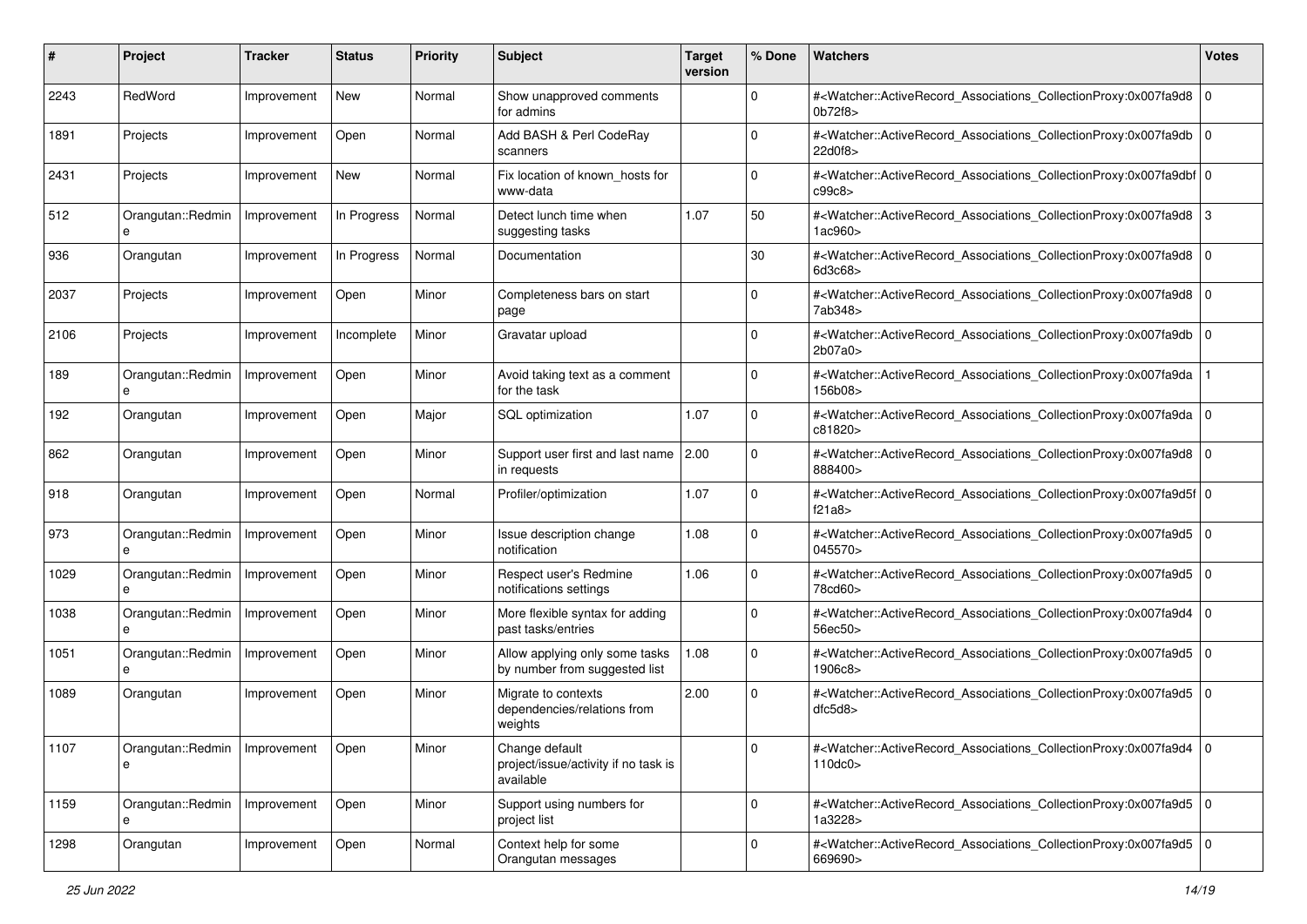| #    | Project                 | <b>Tracker</b> | <b>Status</b> | <b>Priority</b> | <b>Subject</b>                                                        | <b>Target</b><br>version | % Done      | <b>Watchers</b>                                                                                                                                          | <b>Votes</b> |
|------|-------------------------|----------------|---------------|-----------------|-----------------------------------------------------------------------|--------------------------|-------------|----------------------------------------------------------------------------------------------------------------------------------------------------------|--------------|
| 1466 | Orangutan::Redmin<br>e  | Improvement    | Open          | Normal          | Hyperlinks in notifications                                           |                          | 0           | # <watcher::activerecord 0<br="" associations="" collectionproxy:0x007fa9d4f="">b4480&gt;</watcher::activerecord>                                        |              |
| 1586 | Orangutan               | Improvement    | Open          | Normal          | Installation command line helper   1.08                               |                          | $\Omega$    | # <watcher::activerecord_associations_collectionproxy:0x007fa9d6 0<br=""  ="">a013b0&gt;</watcher::activerecord_associations_collectionproxy:0x007fa9d6> |              |
| 1597 | Orangutan::Redmin<br>e  | Improvement    | Open          | Normal          | Support Redmine 1.1.0 "No<br>events"                                  | 1.08                     | 0           | # <watcher::activerecord_associations_collectionproxy:0x007fa9d6 0<br=""  ="">9309b8&gt;</watcher::activerecord_associations_collectionproxy:0x007fa9d6> |              |
| 1602 | Orangutan::Redmin<br>e  | Improvement    | Open          | Major           | Textile support                                                       | 1.07                     | $\mathbf 0$ | # <watcher::activerecord_associations_collectionproxy:0x007fa9d4<br>0798f8&gt;</watcher::activerecord_associations_collectionproxy:0x007fa9d4<br>        | l O          |
| 1604 | Orangutan::Redmin<br>e  | Improvement    | Open          | Normal          | Notify also about other<br>important events on subscribed<br>projects | 1.06                     | $\Omega$    | # <watcher::activerecord_associations_collectionproxy:0x007fa9d6 0<br=""  ="">8dc4d0&gt;</watcher::activerecord_associations_collectionproxy:0x007fa9d6> |              |
| 1609 | Orangutan::Redmin<br>e  | Improvement    | Open          | Normal          | Use text similarity score when<br>suggesting renaming or<br>replacing | 1.07                     | $\Omega$    | # <watcher::activerecord_associations_collectionproxy:0x007fa9d4<br>c49908&gt;</watcher::activerecord_associations_collectionproxy:0x007fa9d4<br>        | $\mathbf 0$  |
| 1615 | Orangutan::Redmin<br>e  | Improvement    | Open          | Minor           | Notify assignee when new<br>watcher is added                          | 1.06                     | $\Omega$    | # <watcher::activerecord_associations_collectionproxy:0x007fa9d5<br>a7e500&gt;</watcher::activerecord_associations_collectionproxy:0x007fa9d5<br>        |              |
| 1620 | Orangutan               | Improvement    | Open          | Normal          | Fix foreign handlers API                                              | 2.00                     | $\Omega$    | # <watcher::activerecord_associations_collectionproxy:0x007fa9d5 0<br=""  ="">3d4718&gt;</watcher::activerecord_associations_collectionproxy:0x007fa9d5> |              |
| 1678 | Orangutan::Redmin       | Improvement    | Open          | Normal          | Suggest changing issue when<br>default issue is closed                | 1.07                     | $\Omega$    | # <watcher::activerecord_associations_collectionproxy:0x007fa9d5<br>813810&gt;</watcher::activerecord_associations_collectionproxy:0x007fa9d5<br>        | l o          |
| 1682 | Orangutan               | Improvement    | Open          | Normal          | Take into account if time<br>tracking module is enabled               | 1.06                     | $\Omega$    | # <watcher::activerecord_associations_collectionproxy:0x007fa9d4<br>3ff590&gt;</watcher::activerecord_associations_collectionproxy:0x007fa9d4<br>        | $\Omega$     |
| 1969 | Projects                | Improvement    | Open          | Normal          | Vote plugin                                                           |                          | $\Omega$    | # <watcher::activerecord_associations_collectionproxy:0x007fa9d6 0<br="">11c880&gt;</watcher::activerecord_associations_collectionproxy:0x007fa9d6>      |              |
| 2031 | Projects                | Improvement    | Open          | Minor           | News sidebar                                                          |                          | $\Omega$    | # <watcher::activerecord_associations_collectionproxy:0x007fa9d5 0<br=""  ="">ce6d38&gt;</watcher::activerecord_associations_collectionproxy:0x007fa9d5> |              |
| 2032 | Projects                | Improvement    | Open          | Minor           | Quick way to submit Orangutan<br>omission                             |                          | $\Omega$    | # <watcher::activerecord_associations_collectionproxy:0x007fa9d4<br>528020&gt;</watcher::activerecord_associations_collectionproxy:0x007fa9d4<br>        | l O          |
| 2035 | Orangutan               | Improvement    | Open          | Minor           | Direct communication between<br>a monkey and Orangutan                | 1.06                     | $\mathbf 0$ | # <watcher::activerecord_associations_collectionproxy:0x007fa9d4 0<br=""  ="">1a20b8</watcher::activerecord_associations_collectionproxy:0x007fa9d4>     |              |
| 2245 | RedWord                 | Improvement    | Open          | Normal          | Hellip in project titles                                              |                          | $\Omega$    | # <watcher::activerecord_associations_collectionproxy:0x007fa9d5 0<br=""  ="">7926e8&gt;</watcher::activerecord_associations_collectionproxy:0x007fa9d5> |              |
| 2247 | <b>RedPress</b>         | Improvement    | Open          | Normal          | Redirect back after logout                                            |                          | 0           | # <watcher::activerecord_associations_collectionproxy:0x007fa9d5 0<br=""  ="">9fc640&gt;</watcher::activerecord_associations_collectionproxy:0x007fa9d5> |              |
| 2401 | <b>Project Sections</b> | Improvement    | Open          | Normal          | Section support for Extended<br>Fields                                |                          | 0           | # <watcher::activerecord_associations_collectionproxy:0x007fa9d4 0<br=""  ="">48c030&gt;</watcher::activerecord_associations_collectionproxy:0x007fa9d4> |              |
| 971  | Orangutan::Redmin<br>e  | Improvement    | Incomplete    | Minor           | Confirm before taking text as a<br>task/entry description             |                          | $\mathbf 0$ | # <watcher::activerecord_associations_collectionproxy:0x007fa9d6<br>59dfa8&gt;</watcher::activerecord_associations_collectionproxy:0x007fa9d6<br>        |              |
| 1622 | Orangutan::Redmin       | Improvement    | Incomplete    | Normal          | Support rest_hours column                                             |                          | $\Omega$    | # <watcher::activerecord 0<br="" associations="" collectionproxy:0x007fa9d4="">4ea7e8&gt;</watcher::activerecord>                                        |              |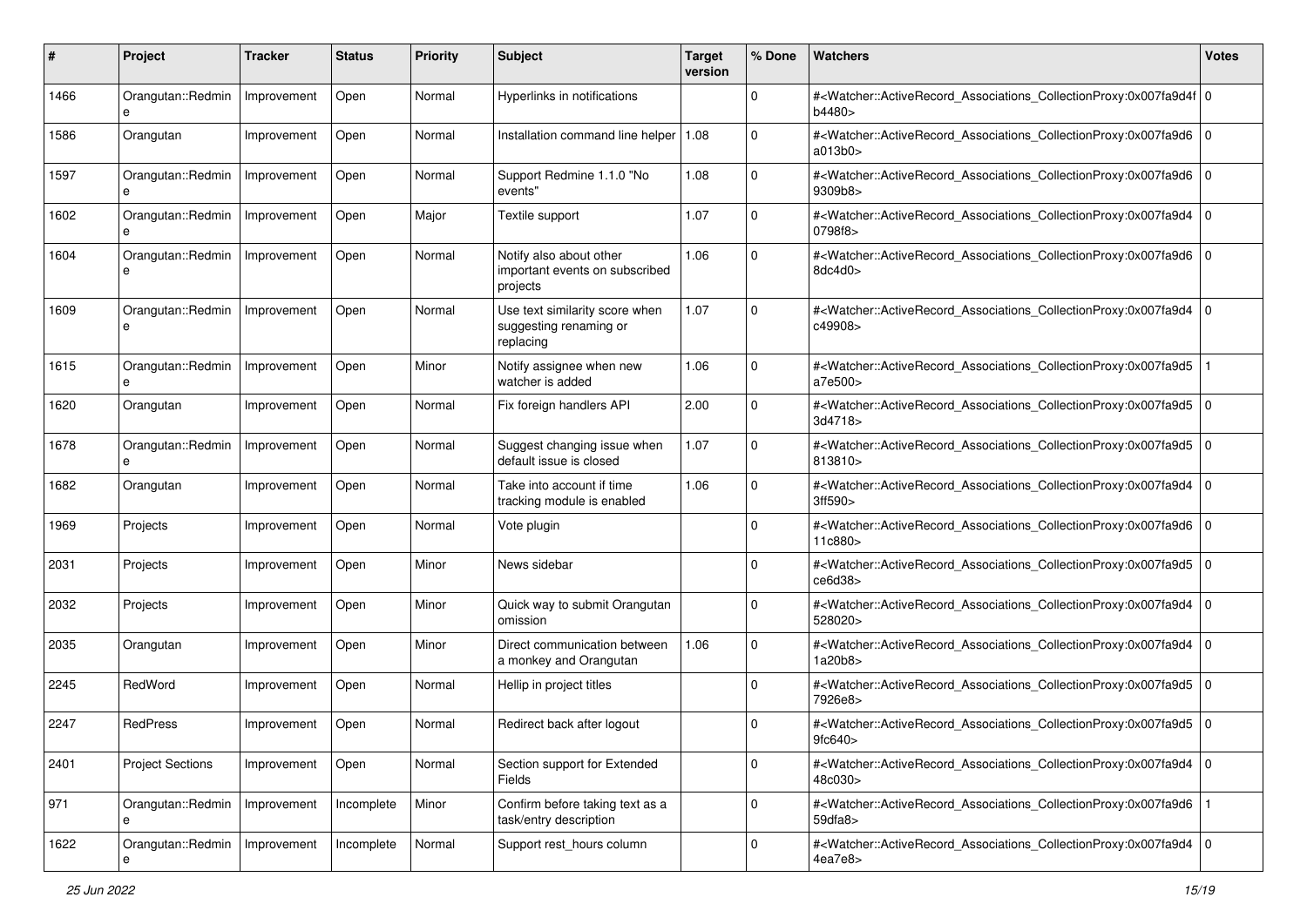| #    | <b>Project</b>          | <b>Tracker</b> | <b>Status</b> | <b>Priority</b> | <b>Subject</b>                                                      | <b>Target</b><br>version | % Done      | <b>Watchers</b>                                                                                                                                           | <b>Votes</b> |
|------|-------------------------|----------------|---------------|-----------------|---------------------------------------------------------------------|--------------------------|-------------|-----------------------------------------------------------------------------------------------------------------------------------------------------------|--------------|
| 1899 | WikiNG                  | Improvement    | Incomplete    | Minor           | Ignore conditions on preview                                        |                          | $\Omega$    | # <watcher::activerecord_associations_collectionproxy:0x007fa9d6<br>cd118</watcher::activerecord_associations_collectionproxy:0x007fa9d6<br>              | 0            |
| 1988 | Orangutan               | Improvement    | Incomplete    | Normal          | Multithreading                                                      |                          | $\Omega$    | # <watcher::activerecord_associations_collectionproxy:0x007fa9d6 0<br="">7999b0&gt;</watcher::activerecord_associations_collectionproxy:0x007fa9d6>       |              |
| 1990 | Projects                | Improvement    | Incomplete    | Minor           | anti notificatin spam - fine<br>grained mail distribution           |                          | $\Omega$    | # <watcher::activerecord 1<br="" associations="" collectionproxy:0x007fa9d5f=""  ="">ef7a0&gt;</watcher::activerecord>                                    |              |
| 2021 | Projects                | Improvement    | Incomplete    | Major           | Spam protect                                                        |                          | $\Omega$    | # <watcher::activerecord_associations_collectionproxy:0x007fa9d5<br>711110</watcher::activerecord_associations_collectionproxy:0x007fa9d5<br>             | l 0          |
| 2086 | Projects                | Improvement    | Incomplete    | Minor           | Latest stable version                                               |                          | $\Omega$    | # <watcher::activerecord_associations_collectionproxy:0x007fa9d6 0<br="">064e10&gt;</watcher::activerecord_associations_collectionproxy:0x007fa9d6>       |              |
| 2160 | WikiNG                  | Improvement    | Incomplete    | Normal          | Rename {{version}} to {{hidden}}                                    |                          | $\Omega$    | # <watcher::activerecord 0<br="" associations="" collectionproxy:0x007fa9d4=""  ="">c0c030&gt;</watcher::activerecord>                                    |              |
| 2244 | WordMine                | Improvement    | Incomplete    | Normal          | Import the project on blog index<br>open                            |                          | $\Omega$    | # <watcher::activerecord associations="" collectionproxy:0x007fa9d4<br="">28e6e8&gt;</watcher::activerecord>                                              | $\mathbf 0$  |
| 2441 | <b>Project Sections</b> | Improvement    | Incomplete    | Minor           | Option to collapse section                                          |                          | $\Omega$    | # <watcher::activerecord_associations_collectionproxy:0x007fa9d4f 0<br=""  ="">aeb70&gt;</watcher::activerecord_associations_collectionproxy:0x007fa9d4f> |              |
| 2080 | Projects                | Enhancement    | New           | Normal          | Turkish translation                                                 |                          | $\mathbf 0$ | # <watcher::activerecord_associations_collectionproxy:0x007fa9d5 0<br=""  ="">7518c8&gt;</watcher::activerecord_associations_collectionproxy:0x007fa9d5>  |              |
| 2036 | Projects                | Enhancement    | Open          | Minor           | Global news                                                         |                          | $\Omega$    | # <watcher::activerecord associations="" collectionproxy:0x007fa9d4<br="">efdcc0</watcher::activerecord>                                                  | l 0          |
| 1075 | Orangutan               | Enhancement    | In Progress   | Minor           | Separate Orangutan core<br>(reusable bot code) from<br>Redmine code | 2.00                     | $\Omega$    | # <watcher::activerecord_associations_collectionproxy:0x007fa9d4f 0<br=""  ="">e86e0</watcher::activerecord_associations_collectionproxy:0x007fa9d4f>     |              |
| 864  | Orangutan::Redmin<br>e  | Enhancement    | Open          | Normal          | Custom issues list format                                           | 1.07                     | $\mathbf 0$ | # <watcher::activerecord 0<br="" associations="" collectionproxy:0x007fa9d5=""  ="">b85ac0&gt;</watcher::activerecord>                                    |              |
| 910  | Orangutan               | Enhancement    | Open          | Minor           | Subjects or make Orangutan<br>remember issue id, project etc        | 2.00                     | $\Omega$    | # <watcher::activerecord_associations_collectionproxy:0x007fa9d5<br>b5e8a8</watcher::activerecord_associations_collectionproxy:0x007fa9d5<br>             | $\Omega$     |
| 974  | Orangutan               | Enhancement    | Open          | Minor           | Rich text/formatting support                                        | 2.00                     | $\Omega$    | # <watcher::activerecord_associations_collectionproxy:0x007fa9e5 3<br="">5855c0&gt;</watcher::activerecord_associations_collectionproxy:0x007fa9e5>       |              |
| 994  | Orangutan               | Enhancement    | Open          | Minor           | Topics or response modes                                            | 2.00                     | $\mathbf 0$ | # <watcher::activerecord 0<br="" associations="" collectionproxy:0x007fa9e5=""  ="">68d508&gt;</watcher::activerecord>                                    |              |
| 1040 | Orangutan::Redmin<br>e  | Enhancement    | Open          | Normal          | Support all Redmine notification<br>types                           | 1.06                     | $\Omega$    | # <watcher::activerecord_associations_collectionproxy:0x007fa9e7<br>2ca900&gt;</watcher::activerecord_associations_collectionproxy:0x007fa9e7<br>         | l O          |
| 1465 | Orangutan               | Enhancement    | Open          | Minor           | Pagination                                                          |                          | $\Omega$    | # <watcher::activerecord 0<br="" associations="" collectionproxy:0x007fa9e7=""  ="">0ce548&gt;</watcher::activerecord>                                    |              |
| 1562 | Orangutan               | Enhancement    | Open          | Normal          | Localisation                                                        | 2.00                     | $\mathbf 0$ | # <watcher::activerecord_associations_collectionproxy:0x007fa9e6 0<br=""  ="">d38f78&gt;</watcher::activerecord_associations_collectionproxy:0x007fa9e6>  |              |
| 1596 | Orangutan::Redmin<br>e  | Enhancement    | Open          | Minor           | PostgreSQL                                                          | 1.08                     | $\Omega$    | # <watcher::activerecord_associations_collectionproxy:0x007fa9e6<br>8c4e38&gt;</watcher::activerecord_associations_collectionproxy:0x007fa9e6<br>         | l o          |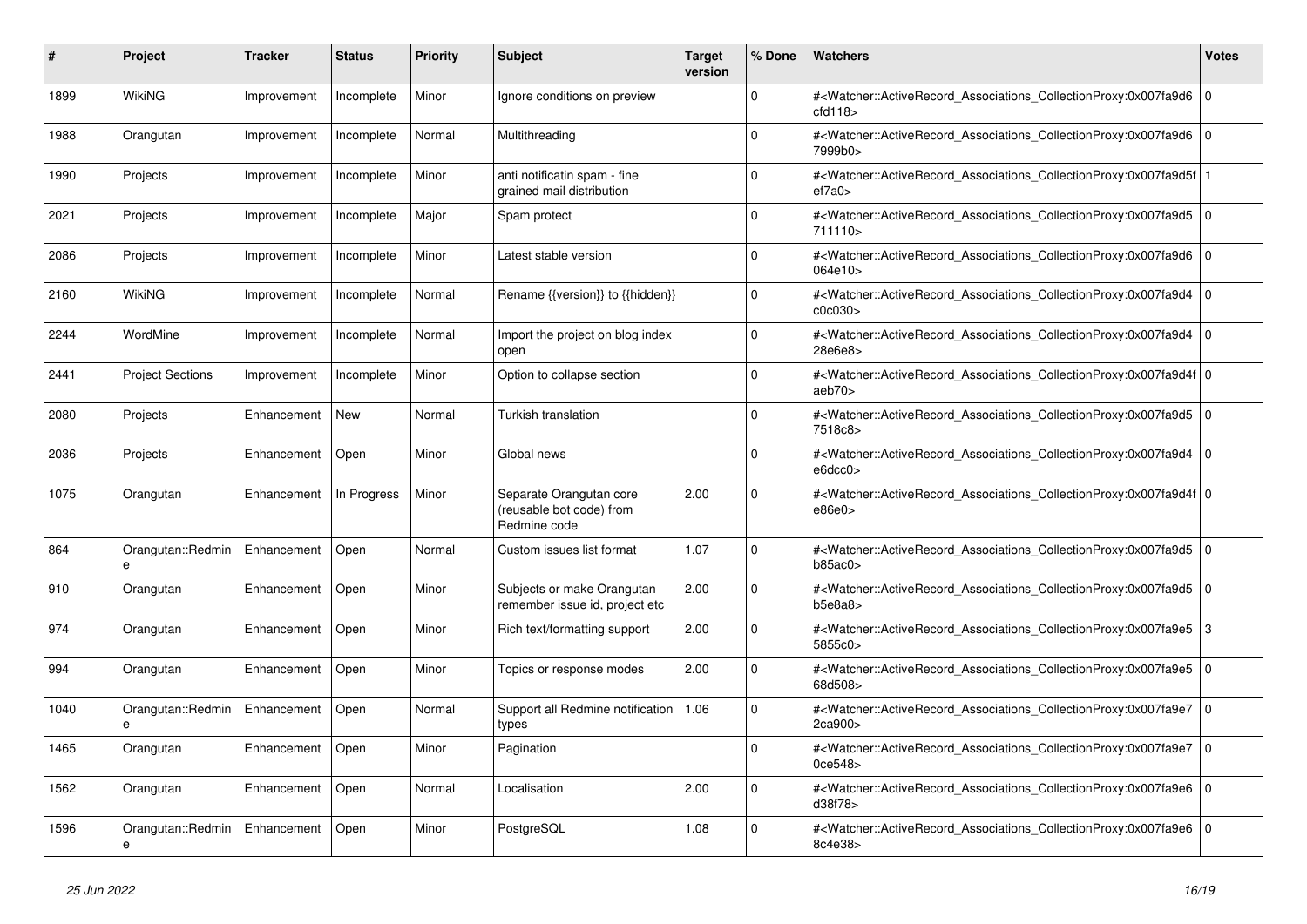| #    | <b>Project</b>         | <b>Tracker</b> | <b>Status</b> | <b>Priority</b> | <b>Subject</b>                                               | <b>Target</b><br>version | % Done   | <b>Watchers</b>                                                                                                                                          | <b>Votes</b> |
|------|------------------------|----------------|---------------|-----------------|--------------------------------------------------------------|--------------------------|----------|----------------------------------------------------------------------------------------------------------------------------------------------------------|--------------|
| 1600 | Orangutan              | Enhancement    | Open          | Minor           | Change configuration file format                             | 2.00                     | $\Omega$ | # <watcher::activerecord_associations_collectionproxy:0x007fa9e6<br>48ddb0&gt;</watcher::activerecord_associations_collectionproxy:0x007fa9e6<br>        | $\mathbf 0$  |
| 1616 | Orangutan::Redmin<br>e | Enhancement    | Open          | Normal          | Redmine notification for<br>changes made in Orangutan        | 1.08                     | $\Omega$ | # <watcher::activerecord associations="" collectionproxy:0x007fa9e5f<br="">9ce50</watcher::activerecord>                                                 |              |
| 1618 | Orangutan              | Enhancement    | Open          | Minor           | Support subrequests in single<br>request message             | 2.00                     | $\Omega$ | # <watcher::activerecord associations="" collectionproxy:0x007fa9e5<br="">c100c0</watcher::activerecord>                                                 |              |
| 1624 | Orangutan              | Enhancement    | Open          | Normal          | ChiliProject support                                         |                          | $\Omega$ | # <watcher::activerecord associations="" collectionproxy:0x007fa9e5<br="">869890&gt;</watcher::activerecord>                                             | $\mathbf 0$  |
| 1704 | Orangutan::Redmin<br>e | Enhancement    | Open          | Minor           | Notify about votes                                           | 1.06                     | $\Omega$ | # <watcher::activerecord associations="" collectionproxy:0x007fa9e5<br="">6f0ce8</watcher::activerecord>                                                 | $\Omega$     |
| 1893 | Orangutan              | Enhancement    | Open          | Minor           | Twitter monkey                                               |                          | $\Omega$ | # <watcher::activerecord 0<br="" associations="" collectionproxy:0x007fa9e5=""  ="">4d5580&gt;</watcher::activerecord>                                   |              |
| 1921 | Orangutan              | Enhancement    | Open          | Minor           | <b>RSS monkey</b>                                            |                          | $\Omega$ | # <watcher::activerecord associations="" collectionproxy:0x007fa9e5<br="">3b25e0&gt;</watcher::activerecord>                                             | $\mathbf 0$  |
| 2088 | <b>WikiNG</b>          | Enhancement    | Open          | Normal          | Add WikiNG buttons<br>everywhere to the editing<br>toolbar   |                          | $\Omega$ | # <watcher::activerecord_associations_collectionproxy:0x007fa9e5<br>1ea690&gt;</watcher::activerecord_associations_collectionproxy:0x007fa9e5<br>        |              |
| 2293 | WikiNG                 | Enhancement    | Open          | Minor           | Extended user column                                         |                          | $\Omega$ | # <watcher::activerecord_associations_collectionproxy:0x007fa9e4 0<br=""  ="">ee2768&gt;</watcher::activerecord_associations_collectionproxy:0x007fa9e4> |              |
| 215  | Orangutan::Redmin      | Enhancement    | Incomplete    | Minor           | Support issue subject as an<br>answer to the issue questions |                          | $\Omega$ | # <watcher::activerecord associations="" collectionproxy:0x007fa9e4<br="">d08848&gt;</watcher::activerecord>                                             | $\Omega$     |
| 1601 | Orangutan              | Enhancement    | Incomplete    | Normal          | Configuring contexts weights                                 | 2.00                     | $\Omega$ | # <watcher::activerecord 0<br="" associations="" collectionproxy:0x0055cbdb=""  ="">9b3280&gt;</watcher::activerecord>                                   |              |
| 1906 | WikiNG                 | Enhancement    | Incomplete    | Minor           | <b>External Redmine links</b>                                |                          | $\Omega$ | # <watcher::activerecord associations="" collectionproxy:0x0055cbdb=""  <br="">81cdb8&gt;</watcher::activerecord>                                        |              |
| 1909 | Orangutan              | Enhancement    | Incomplete    | Minor           | Orangutan::Kayako                                            |                          | $\Omega$ | # <watcher::activerecord_associations_collectionproxy:0x0055cbdb 0<br=""  ="">625848&gt;</watcher::activerecord_associations_collectionproxy:0x0055cbdb> |              |
| 1913 | <b>WikiNG</b>          | Enhancement    | Incomplete    | Minor           | External Debian/Ubuntu bugs                                  |                          | $\Omega$ | # <watcher::activerecord 0<br="" associations="" collectionproxy:0x0055cbd8=""  ="">ef8400&gt;</watcher::activerecord>                                   |              |
| 1994 | <b>WikiNG</b>          | Enhancement    | Incomplete    | Normal          | Inline warnings, tips etc                                    |                          | $\Omega$ | # <watcher::activerecord 0<br="" associations="" collectionproxy:0x0055cbd8=""  ="">669208&gt;</watcher::activerecord>                                   |              |
| 2234 | WikiNG                 | Enhancement    | Incomplete    | Minor           | Avatars in user links?                                       |                          | $\Omega$ | # <watcher::activerecord_associations_collectionproxy:0x0055cbd8 0<br=""  ="">0c68f0</watcher::activerecord_associations_collectionproxy:0x0055cbd8>     |              |
| 2399 | Projects               | Support        | New           | Normal          | ChiliProject cleanup                                         |                          | $\Omega$ | # <watcher::activerecord 0<br="" associations="" collectionproxy:0x0055cbd7=""  ="">d58b f0</watcher::activerecord>                                      |              |
| 2400 | Projects               | Support        | <b>New</b>    | Normal          | Redmine $<$ 3.x clean up                                     |                          | $\Omega$ | # <watcher::activerecord_associations_collectionproxy:0x0055cbd7 0<br=""  ="">4ca0d8&gt;</watcher::activerecord_associations_collectionproxy:0x0055cbd7> |              |
| 2317 | Hooks Manager          | Support        | <b>New</b>    | Normal          | Change Assignee on custom<br>field selection                 |                          | $\Omega$ | # <watcher::activerecord_associations_collectionproxy:0x007fa9da  <br="">3b59d0&gt;</watcher::activerecord_associations_collectionproxy:0x007fa9da>      | $\Omega$     |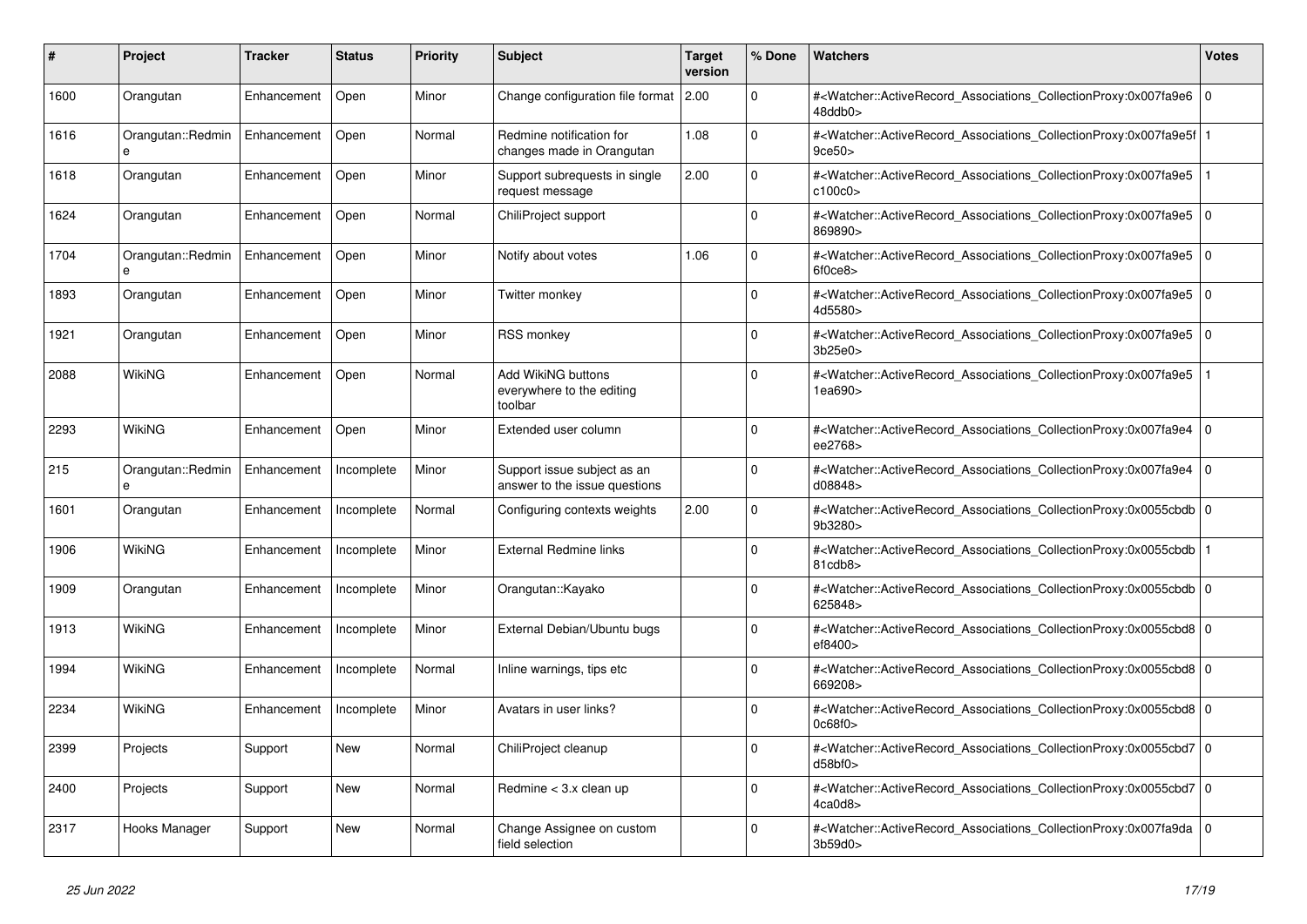| #       | Project                           | <b>Tracker</b> | <b>Status</b> | <b>Priority</b> | <b>Subject</b>                                                                                                           | <b>Target</b><br>version | % Done      | Watchers                                                                                                                                                 | <b>Votes</b> |
|---------|-----------------------------------|----------------|---------------|-----------------|--------------------------------------------------------------------------------------------------------------------------|--------------------------|-------------|----------------------------------------------------------------------------------------------------------------------------------------------------------|--------------|
| 2377    | <b>WikiNG</b>                     | Support        | New           | Normal          | Custom macros work, but icon<br>macros do not                                                                            |                          | 0           | # <watcher::activerecord_associations_collectionproxy:0x007fa9d9<br>df7db8</watcher::activerecord_associations_collectionproxy:0x007fa9d9<br>            | l O          |
| 1910    | Projects                          | Support        | Open          | Major           | Users verification                                                                                                       |                          | $\Omega$    | # <watcher::activerecord_associations_collectionproxy:0x007fa9d9 0<br="">d67470&gt;</watcher::activerecord_associations_collectionproxy:0x007fa9d9>      |              |
| 2161    | <b>Extended Fields</b>            | Support        | In Progress   | Critical        | Internal error On New Issues<br>tab                                                                                      |                          | $\Omega$    | # <watcher::activerecord_associations_collectionproxy:0x007fa9da 0<br=""  ="">ce62c0&gt;</watcher::activerecord_associations_collectionproxy:0x007fa9da> |              |
| 2273    | Hooks Manager                     | Support        | In Progress   | Normal          | Hook is invalid                                                                                                          |                          | 0           | # <watcher::activerecord associations="" collectionproxy:0x007fa9db<br="">9f9de0</watcher::activerecord>                                                 | l 0          |
| 2285    | WordMine                          | Support        | In Progress   | Normal          | Can't get this to work                                                                                                   |                          | $\Omega$    | # <watcher::activerecord_associations_collectionproxy:0x007fa9d8 0<br=""  ="">7afc40&gt;</watcher::activerecord_associations_collectionproxy:0x007fa9d8> |              |
| 2298    | RedWord                           | Support        | In Progress   | Normal          | Theme review by WordPress<br>reviewers                                                                                   |                          | 10          | # <watcher::activerecord_associations_collectionproxy:0x007fa9d8<br>41c650&gt;</watcher::activerecord_associations_collectionproxy:0x007fa9d8<br>        | l O          |
| 2391    | Contact Form                      | Support        | In Progress   | Normal          | Redmine 3.1 support?                                                                                                     | 0.1.2                    | 50          | # <watcher::activerecord_associations_collectionproxy:0x007fa9da<br>548608&gt;</watcher::activerecord_associations_collectionproxy:0x007fa9da<br>        | l 0          |
| 2439    | Red-Andy                          | Support        | In Progress   | Normal          | Text color in add menu (+) is<br>too dark                                                                                | 1.10                     | 90          | # <watcher::activerecord_associations_collectionproxy:0x007fa9d9 0<br=""  ="">561578&gt;</watcher::activerecord_associations_collectionproxy:0x007fa9d9> |              |
| 1828    | Contact Form                      | Support        | Deferred      | Normal          | Incorrect from/reply to address<br>used in sent email                                                                    |                          | 40          | # <watcher::activerecord_associations_collectionproxy:0x007fa9d9 0<br=""  ="">c4af60&gt;</watcher::activerecord_associations_collectionproxy:0x007fa9d9> |              |
| 1878    | <b>SCM Creator</b><br>$(+Github)$ | Support        | Deferred      | Normal          | Don't create bare GIt repository                                                                                         |                          | $\Omega$    | # <watcher::activerecord_associations_collectionproxy:0x007fa9da 0<br=""  ="">df5dc8</watcher::activerecord_associations_collectionproxy:0x007fa9da>     |              |
| 2221    | <b>Extended Fields</b>            | Support        | Deferred      | Minor           | Need a fix for _list.html.erb                                                                                            |                          | 0           | # <watcher::activerecord_associations_collectionproxy:0x007fa9db<br>093238&gt;</watcher::activerecord_associations_collectionproxy:0x007fa9db<br>        | 0            |
| ISSUE-1 | <b>ISSUE-id</b>                   | Support        | Deferred      | Minor           | Need a function to display issue<br>id                                                                                   |                          | $\Omega$    | # <watcher::activerecord_associations_collectionproxy:0x007fa9da 0<br=""  ="">75d4e8&gt;</watcher::activerecord_associations_collectionproxy:0x007fa9da> |              |
| 1853    | Projects                          | Support        | Open          | Normal          | Customizer                                                                                                               |                          | $\Omega$    | # <watcher::activerecord_associations_collectionproxy:0x007fa9da<br>840090&gt;</watcher::activerecord_associations_collectionproxy:0x007fa9da<br>        | l O          |
| 2107    | <b>Extended Fields</b>            | Support        | Open          | Normal          | WiKi formatting support to<br>custom field                                                                               |                          | $\Omega$    | # <watcher::activerecord_associations_collectionproxy:0x007fa9d9<br>0ab4e8</watcher::activerecord_associations_collectionproxy:0x007fa9d9<br>            | l O          |
| 2111    | <b>SCM Creator</b><br>(+Github)   | Support        | Open          | Normal          | "Adding local repositories was<br>denied by the administrator"<br>message given when creating<br>SVN or Git repositories |                          | $\mathbf 0$ | # <watcher::activerecord_associations_collectionproxy:0x007fa9d9<br>cb5608&gt;</watcher::activerecord_associations_collectionproxy:0x007fa9d9<br>        | l O          |
| 2196    | <b>Extended Fields</b>            | Support        | Open          | Normal          | Default values for "Wiki text"<br>custom fields not being applied                                                        |                          | $\Omega$    | # <watcher::activerecord_associations_collectionproxy:0x007fa9d8 0<br="">90e5c8&gt;</watcher::activerecord_associations_collectionproxy:0x007fa9d8>      |              |
| 2250    | WikiNG                            | Support        | Open          | Normal          | Textilizable fix in Redmine                                                                                              |                          | $\mathbf 0$ | # <watcher::activerecord 0<br="" associations="" collectionproxy:0x007fa9da="">aaf0b0&gt;</watcher::activerecord>                                        |              |
| 2304    | Meta                              | Support        | Open          | Normal          | Ask Redmine guys to add hooks<br>to the core                                                                             |                          | $\mathbf 0$ | # <watcher::activerecord_associations_collectionproxy:0x007fa9db 0<br="">6d8a80</watcher::activerecord_associations_collectionproxy:0x007fa9db>          |              |
| 2344    | <b>Extended Fields</b>            | Support        | Open          | Normal          | Installation failure: uninitialized<br>constant ExtendedFieldsHelper                                                     |                          | 10          | # <watcher::activerecord_associations_collectionproxy:0x007fa9da 0<br="">7babc0&gt;</watcher::activerecord_associations_collectionproxy:0x007fa9da>      |              |